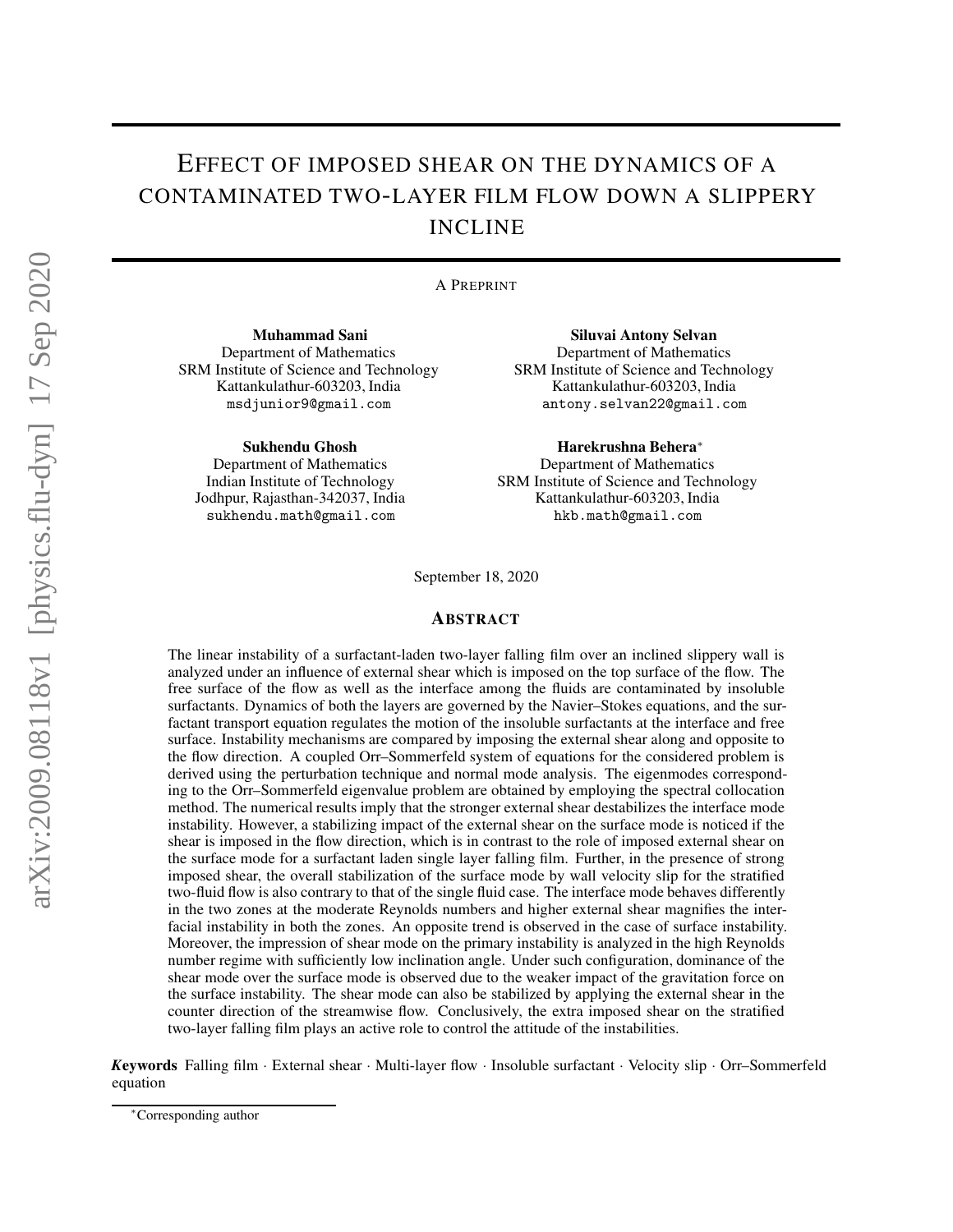# 1 Introduction

The applications of falling film are often encountered in the coating process, food manufacturing, condenser and biomedical engineering ([1], [2], [3], [4] and [5]). Several analysis were carried out to understand the hydrodynamic instability of homogeneous falling film ([6], [7] and [8]). Initially, the low Reynolds number falling film was analyzed at the small inclination angle using the perturbation technique by [9]. It is observed that the small perturbations are amplified near the long-wave region while the disturbances are highly damped towards the short-wave region. Later, the asymptotic solution of falling film in both small and larger Reynolds number regions were developed by [10]. Further, the analysis was carried out at a high Reynolds number regime to show the impact of shear and surface modes on the primary instability of the falling film ([6]). They observed that the surface mode stabilizes the fluid flow while the opposite trends are found in the case of shear mode.

Similarly there are some applications like liquid-liquid extraction, bolus dispersion process, earth's inner topography and atmosphere, where the physical problems can be modeled as the two-layer/multi-layer flows ([11], [12], [13], [14] and [15]). In the two-layer/multi-layer fluid system, the overall instabilities can be controlled by the interface between the fluids. The detailed analysis of interface-dominated viscosity and density stratified system for the free surface and the Couette-Poiseuille flow were analyzed by [16] and [17], respectively. In the case of inertialess free surface flow with an uniform densities, the presence of high viscous fluid in the upper layer destabilizes the falling film ([18]). This further results in the formation of wave at the surface and interface owing to the fluid-fluid and fluid-air interactions ([19]). For the plane Poiseuille flow, the presence of viscosity jump at the interface, and interaction between the fluid and end walls stabilize the shear mode due to the lubrication effect ([20]). Such viscosity stratification can be used in transporting the high viscous fluid through pipes, in which the less viscous fluid reduces the frictional losses at the surface ([21]). This theory of linear stability analysis was later applied in the co-extrusion process in the polymer processing industry and validated with the experimental results by studying extensively the impact of density ratio, viscosity ratio, surface tension, and total flow rate on the instabilities of two-layer flows ([22]). Further, [14] studied the influence of viscosity stratification and miscibility on the instability of free falling film. A detailed overview on the instabilities of miscible viscosity stratified flows is provided by [15].

The primary instabilities play a crucial role in determining the qualities of many applications either by upgrading or degrading the end products ([23]). Farther, numerous passive mechanisms like influence of wall velocity slip ([24, 25, 26, 27, 28]) and insoluble surfactant ([29, 30]) can be employed for controlling these instabilities in different flow systems. In particular, the slippery wall is often realized physically as an interface between the fluid and porous layer, which has profound environmental applications like the passage of water flow inside the crack and water-soil system ([31]). It was reported that the Darcian velocity in the porous layer rapidly changes to the interfacial velocity. [24] studied the effect of wall slip on the linear stability of the homogeneous falling film and observed that the surface of film destabilizes while increasing the permeability of an inclined plane. Later, [25] investigated the homogeneous falling film down the porous inclined plane using the Benny's asymptotic expansion method, weakly-nonlinear and nonlinear analysis. Further, the depth-averaged model for the falling film down the slippery plane was developed by [26] and observed that the presence of slip amplifies the nonlinear travelling waves. Moreover, [27] and [28] have shown the control of velocity slip on the instabilities due to continuous viscosity stratification.

In both the homogeneous and heterogeneous fluids, the dynamics of surface and interfacial tension can be understood by employing the insoluble surfactant. There are many studies in the literature analyzing an effect of insoluble surfactant on the homogeneous/heterogeneous falling films ([32, 33, 29, 1, 34] and [35]). On adding the insoluble surfactant on a falling film, the surface tension is altered by surface concentration and it gives rise to the extra Marangoni mode ([29]). It was observed that the existence of Marangoni mode suppresses the surface instabilities of the falling film. [30] investigated the marangoni destabilization of shear imposed surfactant laden falling film due to the shear mode at the small Reynolds number. A similar problem was also investigated by [36] to understand the influence of imposed shear on a free falling film. Other than this, the effect of insoluble surfactant on the falling film down the porous inclined plane is investigated by [1]. Besides, the presence of insoluble surfactant on the surface and interface of the two layer falling film is explored by [23]. Recently, the work of [30] is extended to an arbitrary wavenumber region by [37] and they observed that the surface mode stabilizes on applying the external shear opposite to the flow direction. Further, the effect of surfactant on the two-layer falling film down the inclined slipper plane has been investigated by [35].

In the aforementioned studies, the passive mechanisms like effects of insoluble surfactant and wall-slip parameter are used to control the instabilities at surface as well as interface on the single/two-layer falling films. However, additional instability exists, and occurring due to the presence of insoluble surfactant at the top surface and interface for the twolayer falling film down a slippery wall. Hence, there is a need of some active mechanism for controlling unwanted instabilities in such flows, which can be made possible by imposing the external shear stress in a constant rate on the top surface of the flow. In the present study, the effects of imposed shear and wall velocity slip (hydrophobic kind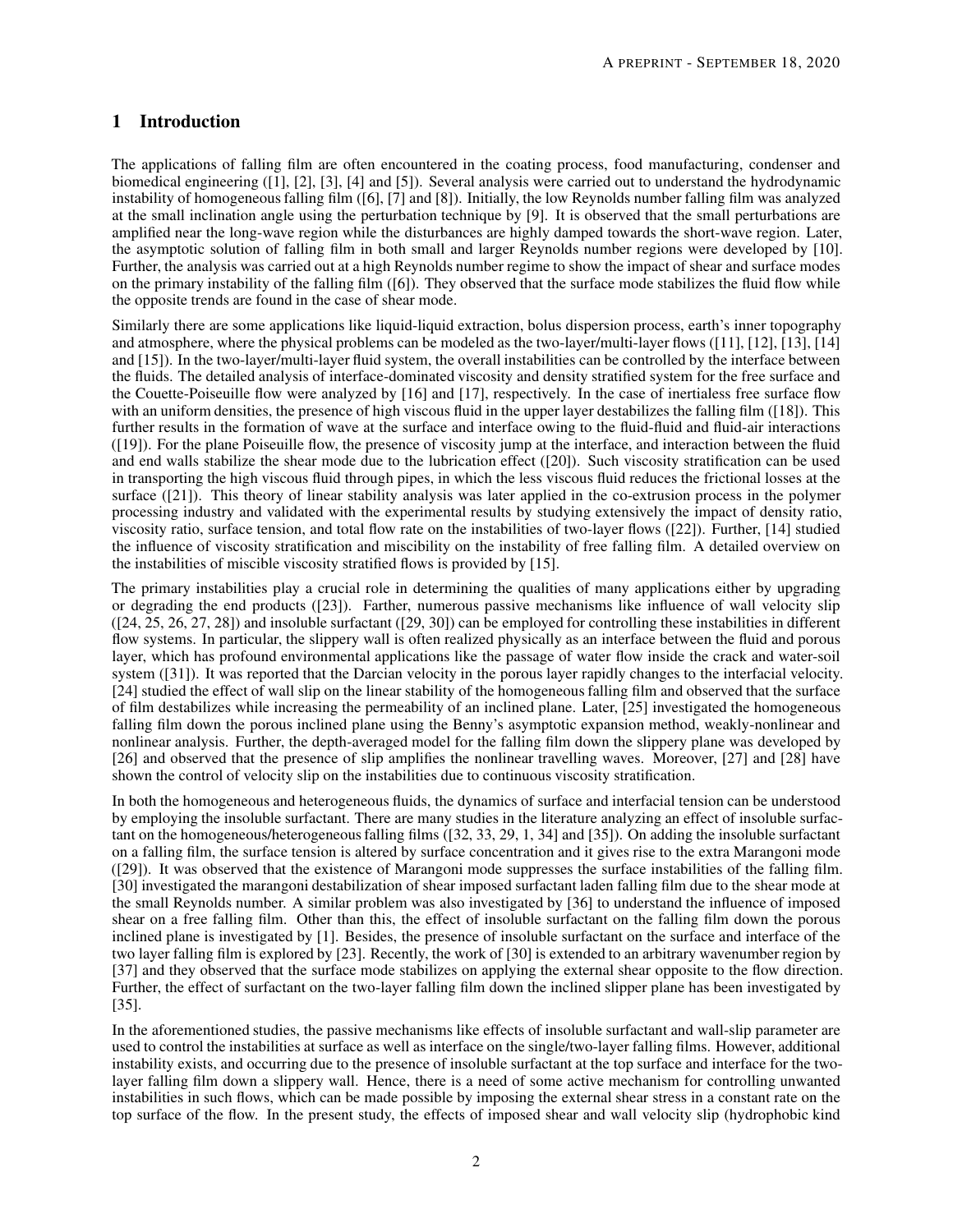wall) are analyzed on controlling the surface and interfacial instabilities in the presence of insoluble surfactant. The Orr–Sommerfeld boundary-value problem for the proposed physical flow system is obtained using the perturbation technique and normal-mode analysis. The resultant eigenvalues are obtained by solving the system of equations using the spectral collocation method. The numerical analysis are widely carried out on the different flow parameters regimes for varying external shear rate to understand overall control mechanism of imposed shear on multiphase falling film. The article is organized as follows: the mathematical formulation along with the base solution are discussed in Section 2, the numerical results are discussed in Section 3 and the final outcomes of problem are highlighted in Section 4.

# 2 Mathematical Formulation

A two-dimensional flow of two-layer immiscible and incompressible Newtonian fluids down an inclined slippery plane of angle  $\theta$  is considered as in Fig. 1. The upper layer of thickness  $H_1$  is known as fluid-1 having the density  $\rho_1$  and the viscosity  $\mu_1$ , whereas the lower layer of thickness  $H_2$  is denoted as fluid-2 having the density  $\rho_2$  and the viscosity  $\mu_2$ . Further, the surface and interfacial elevations of each layers are represented as  $\zeta^{(1)}$  and  $\zeta^{(2)}$ , respectively. The problem is studied in the Cartesian coordinate system with an origin located at the flat interface, where the  $x$  and  $y$ -axes indicate the direction of streamwise and cross-streamwise flow for both the fluids. The motion of fluid-1 and



Figure 1: Schematic diagram for a two-layer thin film flow down in an inclined plane in the presence of insoluble surfactants.

fluid-2 is governed by the two-dimensional Navier–Stokes equations,

$$
u_x^{(j)} + v_y^{(j)} = 0,\t\t(1a)
$$

$$
\rho_j \left[ u_t^{(j)} + u^{(j)} u_x^{(j)} + v^{(j)} u_y^{(j)} \right] = -p_x^{(j)} + \mu_j \left( u_{xx}^{(j)} + u_{yy}^{(j)} \right) + \rho_j g \sin \theta, \tag{1b}
$$

$$
\rho_j \left[ v_t^{(j)} + u^{(j)} v_x^{(j)} + v^{(j)} v_y^{(j)} \right] = -p_y^{(j)} + \mu_j \left( v_{xx}^{(j)} + v_{yy}^{(j)} \right) - \rho_j g \cos \theta,\tag{1c}
$$

where  $j = 1$  and  $j = 2$  correspond the fluid-1 and fluid-2, respectively;  $u^{(j)}$  and  $v^{(j)}$  are known as the velocity of  $j<sup>th</sup>$  layer fluid in streamwise and cross-streamwise directions; further, the pressure of  $j<sup>th</sup>$  layer fluid and gravitational acceleration are represented as  $p^{(j)}$  and g, respectively. In both the top surface and interface, the monolayered insoluble surfactant of concentration  $\Gamma^{(j)}(x,t)$  diffuses into the each fluid resulting in the variations of local surface  $\sigma^{(1)}$  and interfacial tension  $\sigma^{(2)}$  of the fluid system. Thus, the relation between the surfactant concentration and the surface/interfacial tensions is expressed as

$$
\sigma^{(j)} = \sigma_0^{(j)} - E_j(\Gamma^{(j)} - \Gamma_0^{(j)}),\tag{2}
$$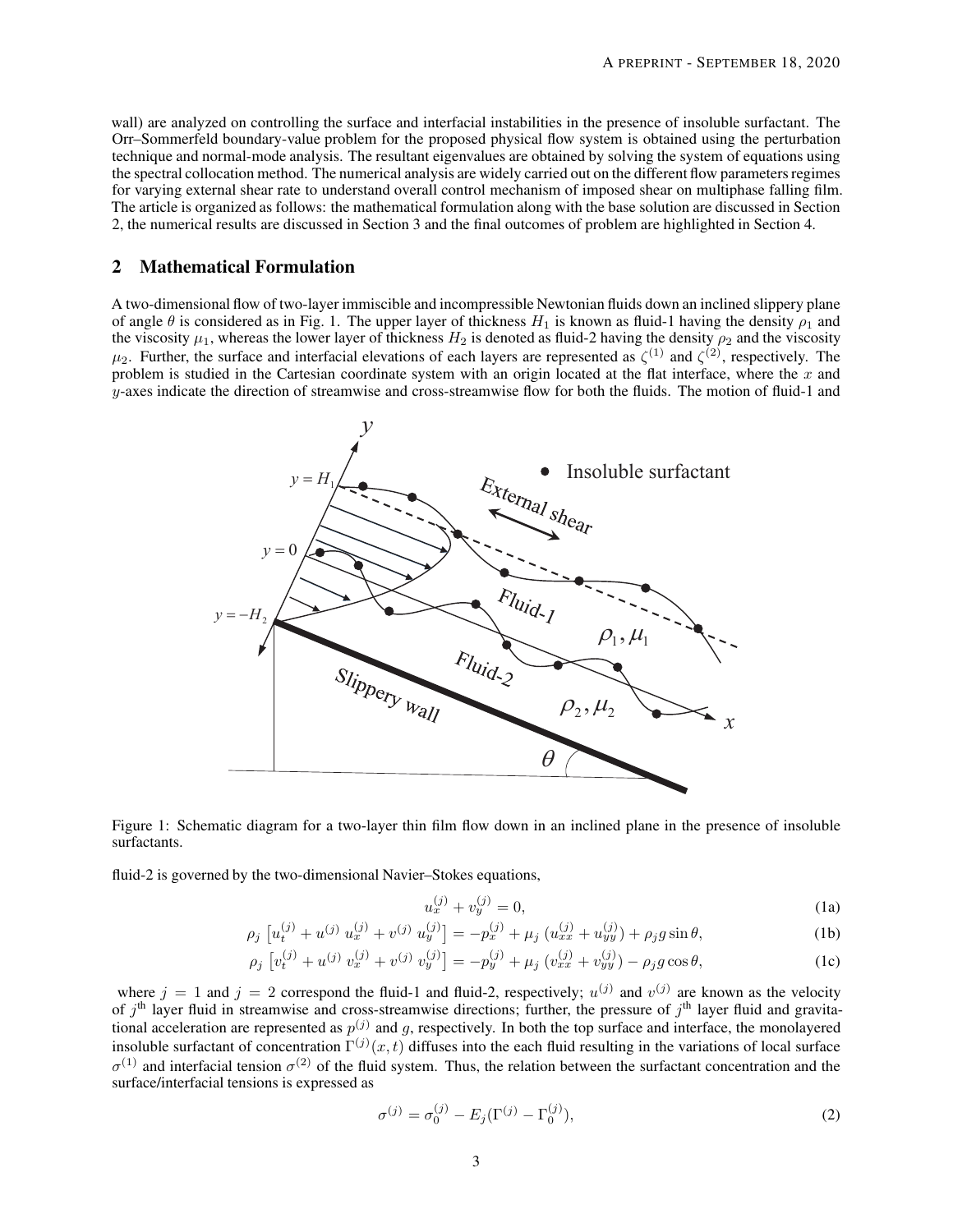where  $E_j$ ,  $\sigma_0^{(j)}$  and  $\Gamma_0^{(j)}$  are the surface elasticity, reference tension and reference surfactant concentration, respectively. Moreover,  $j = 1$  and  $j = 2$  are respectively stand for the free surface and interface. For a static two-layer fluid, the kinematic conditions at the free surface and interface are expressed as

$$
v^{(j)} = \zeta_t^{(j)} + u^{(j)} \zeta_x^{(j)} \quad \text{at} \quad y = \zeta^{(j)}(x, t). \tag{3}
$$

Further, the dynamic boundary conditions corresponding to the tangential and normal shear stress balance at both the free surface and interface are given as

$$
\mu_1 \left[ -4u_x^{(1)} \zeta_x^{(1)} + (u_y^{(1)} + v_x^{(1)}) \left( 1 - (\zeta_x^{(1)})^2 \right) \right] = \left[ \sigma_x^{(1)} \pm \tau \right] \sqrt{1 + (\zeta_x^{(1)})^2} \text{ at } y = \zeta^{(1)}(x, t),\tag{4}
$$

$$
p^{(1)} = \frac{2\mu_1}{\left[1+\left(\zeta_x^{(1)}\right)^2\right]} \left\{ u_x^{(1)}\left(\zeta_x^{(1)}\right)^2 - \left(u_y^{(1)} + v_x^{(1)}\right)\zeta_x^{(1)} + v_y^{(1)} \right\} - \frac{\sigma_1 \zeta_{xx}^{(1)}}{\left[1+\left(\zeta_x^{(1)}\right)^2\right]^{3/2}} \text{ at } y = \zeta^{(1)}(x,t),\tag{5}
$$

$$
\mu_2 \left[ -4u_x^{(2)} \zeta_x^{(2)} + (u_y^{(2)} + v_x^{(2)}) (1 - (\zeta_x^{(2)})^2) \right] = \mu_1 \left[ -4u_x^{(1)} \zeta_x^{(2)} + (u_y^{(1)} + v_x^{(1)}) (1 - (\zeta_x^{(2)})^2) \right]
$$
  
at  $y = \zeta^{(2)}(x, t)$ , (6)

$$
p^{(1)} + \frac{2\mu_1}{\left[1+(\zeta_x^{(1)})^2\right]} \left[u_x^{(1)}\left(1-(\zeta_x^{(2)})^2\right) + (u_y^{(1)} + v_x^{(1)})\zeta_x^{(2)}\right] + \frac{\sigma^{(2)}\zeta_x^{(2)}h_1}{\left[1+(\zeta_x^{(2)})^2\right]^{3/2}} = p^{(2)} + \frac{2\mu_2}{\left[1+(\zeta_x^{(2)})^2\right]}
$$

$$
\left[u_x^{(2)}\left(1-(\zeta_x^{(2)})^2\right) + (u_y^{(2)} + v_x^{(2)})\zeta_x^{(2)}\right] \text{ at } y = \zeta^{(2)}(x,t), \tag{7}
$$

where  $\tau$  represents the external shear applied to the two-layer fluid. Further, the external shear applied along the direction of flow is denoted by  $+\tau$ , whereas  $-\tau$  denotes the external shear applied opposite to the flow direction. At the interface, the horizontal and vertical velocity components of both the layers are continuous and result in the following boundary condition,

$$
u^{(1)} = u^{(2)}
$$
 and  $v^{(1)} = v^{(2)}$  at  $y = \zeta^{(2)}(x, t)$ . (8)

Along the bottom of the two-layer flow, there is a velocity slip and thus the Navier–slip condition with no penetration of fluid resulting in,

$$
u^{(2)} = \beta u_y^{(2)} \quad \text{and} \quad v^{(2)} = 0 \quad \text{at} \quad y = -H_2,\tag{9}
$$

where  $\beta$  is the slip parameter. The transport equation governing the evolution of surfactant concentration at both the surface and interface are described as

$$
\Gamma_t^{(j)} + [(\mathbf{u}^{(j)}.\mathbf{t})\Gamma^{(j)}]_x + \Gamma^{(j)}\kappa(\mathbf{u}^{(j)}.\mathbf{n}) = \mathcal{D}_j\Gamma_{xx}^{(j)},\tag{10}
$$

where  $\mathbf{u}^{(j)}$  t and  $\mathbf{u}^{(j)}$  n denote the velocities of the j<sup>th</sup> layer fluid along the streamwise and cross-streamwise directions, respectively, and  $\mathcal{D}_1, \mathcal{D}_2$  are the surfactant diffusivity at the top surface and the interface, respectively.

## 2.1 Basic state solution and reference scales

The governing equations and its associated boundary conditions of a steady state two-layer fluid flow are obtained by substituting  $(u^{(j)}, v^{(j)}) = (U^{(j)}(y), 0)$  and  $p^{(j)} = P^{(j)}(y)$  in the above equations (1)–(9). By applying the local parallel flow assumptions, the solutions of steady state flow are given by

$$
U^{(1)}(y) = \frac{\rho_1 g \sin \theta H_1^2}{\mu_1} \left\{ (1 \pm \bar{\tau}) \frac{y}{H_1} - \frac{y^2}{2H_1^2} + \frac{\delta(r\delta + 2)}{2m} + \frac{\beta}{H_1} \frac{(\delta r + 1)}{m} \pm \frac{\bar{\tau}}{m} \left( \frac{\beta}{H_1} + \delta \right) \right\},\tag{11}
$$

$$
U^{(2)}(y) = \frac{\rho_1 g \sin \theta H_1^2}{m \mu_1} \left\{ (1 \pm \bar{\tau}) \frac{y}{H_1} - \frac{ry^2}{2H_1^2} + \frac{\delta(r\delta + 2)}{2} + \frac{\beta}{H_1} (\delta r + 1) \pm \bar{\tau} \left( \frac{\beta}{H_1} + \delta \right) \right\},\tag{12}
$$

$$
P^{(1)}(y) = \rho_1 g \cos \theta H_1 \left( 1 - \frac{y}{H_1} \right) \quad \text{and} \quad P^{(2)}(y) = \rho_1 g \cos \theta H_1 \left( 1 - \frac{ry}{H_1} \right), \tag{13}
$$

where  $\bar{\tau} = \tau/\rho_1 H_1 g \sin \theta$  is the non-dimensional form of the imposed shear stress. Further, the density ratio, depth ratio and viscosity ratio are expressed as  $r = \rho_2/\rho_1$ ,  $\delta = H_2/H_1$  and  $m = \mu_2/\mu_1$ , respectively. The characteristics velocity of two-layer film flow down the inclined slippery bottom in the presence of external shear stress is obtained by integrating the above base velocities over the film thicknesses of an each layer and averaging it with respect to the sum of thicknesses. This results in the following expression for the characteristic velocity

$$
U_c = \frac{\rho_1 g \sin \theta H_1^2}{\mathcal{K}\mu_1},\tag{14}
$$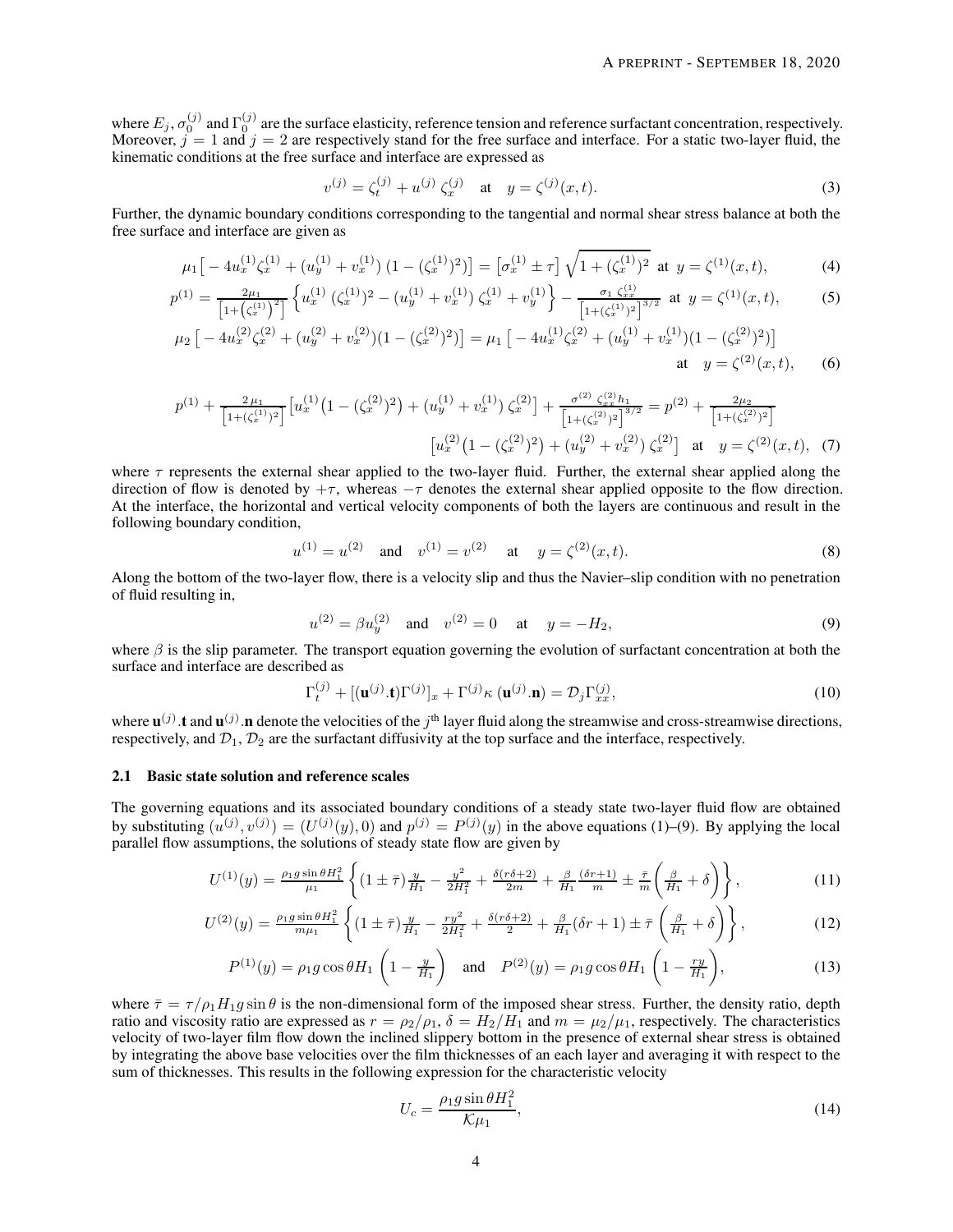where

$$
\frac{1}{K} = \frac{1}{\delta+1} \left[ \frac{1}{3} + \frac{\delta^2}{2m} + \frac{\delta}{m} + \frac{\delta^2 r}{3m} + \frac{\delta^2 r}{2m} + \frac{\bar{\tau}}{2} \left( 1 - \frac{\delta^2}{m} \right) \right] + \frac{\beta}{H_1} \left( \frac{\delta r}{m} + \frac{1}{m} \right) + \frac{\bar{\tau}}{m} \left( \frac{\beta}{H_1} + \delta \right).
$$

It is worth to note that the above expression recovers the characteristics velocity of two-layer falling film in the absence of slip bottom and external shear with no density stratification ([16]) by substituting  $\tau = 0$ ,  $\beta = 0$  and  $r = 1$ . In the case of single layer fluid, the characteristics velocity of film flow having rigid bottom and no external shear ([9]) is obtained by substituting  $r = 1$ ,  $\beta = 0$ ,  $m = 1$ ,  $\delta = 0$  and  $\tau = 0$ . Fig. 2 exhibits the non-dimensional base



Figure 2: Variation of non-dimensional velocity of base state flow  $(U/U_c)$  with respect to the non-dimensional depth  $(y/H_1)$  for different values of non-dimensional external shear ( $\tau$ ) showing the effect of density ratio r. The other constant flow parameters are  $m = 2.5$ ,  $\delta = 1$  and  $\beta = 0.04$ .

state velocity profile as a function of non-dimensional depth for difference values of dimensionless imposed shear stress. The velocity profile in the upper layer advances on increasing the external shear stress from negative to positive values. The positive and negative  $\tau$ , restrictively, suggest the co and opposite direction of imposed shear with the flow direction. The present result retrieve the result of [35] in the absence of external shear stress for  $m = 2.5$ ,  $r = 1$  and  $\beta = 0.04$  as in Fig. 2(b). When the shear stress is applied against the flow direction (i.e. for negative values of  $\tau$ ), the net force  $(\rho_1 g \sin \theta - \tau H_1^2)$  acting on the upper layer decreases and this weakens the base velocity along the surface in the upper layer fluid. Contrarily, for the shear stress along the flow direction (i.e. for positive values of  $\tau$ ), the net force  $(\rho_1 g \sin \theta + \tau H_1^2)$  acting on the upper layer increases and enhances the base velocity of the upper layer fluid. On comparing the figures 2(a), (b) and (c), it is observed that the net force acting on the lower layer increases as compared to the upper layer as a result of increase in the value of r.

In this study, the reference length, velocity and time scales are chosen as  $H_1$ ,  $U_c$  and  $H_1/U_c$ , respectively. Further, the reference scales for pressure, surfactant concentration and local surface tension for  $j<sup>th</sup>$  layer fluid are assumed as  $\rho_j U_c^2$ ,  $\Gamma_0^{(j)}$  and  $\sigma_0^{(j)}$ , respectively. Using these scales, all the governing equations and its associated boundary conditions (Eqs.  $(1)$ – $(10)$ ) are non-dimensionalized.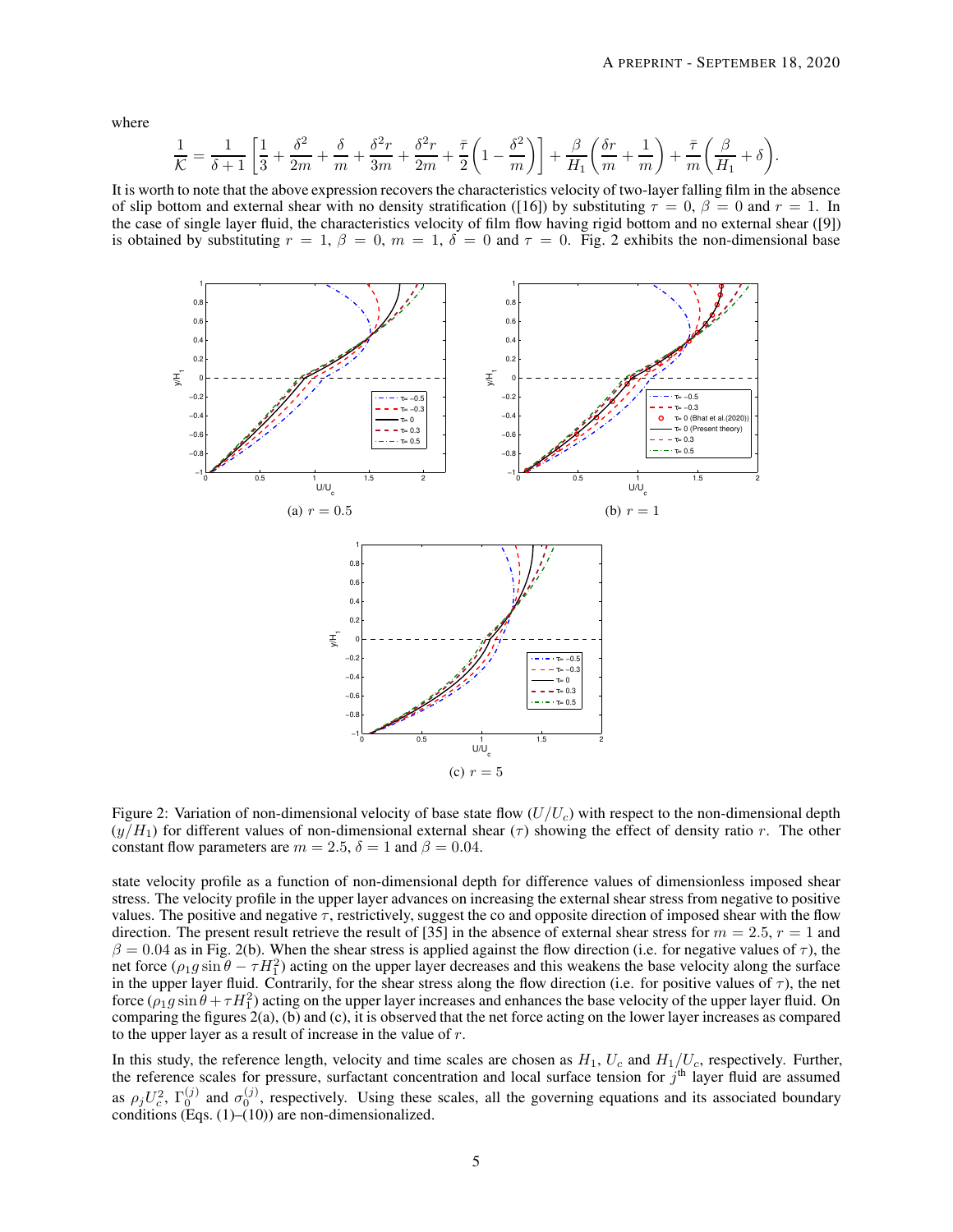### 2.2 Derivation of the OS eigenvalue problem

The steady state flow is perturbed with infinitesimal disturbances such that the each dynamical variables are expressed as the sum of base state and perturbed state. These renewed variables are substituted in the dimensionless governing equations and boundary conditions, and linearized by removing the nonlinear terms with respect to the perturbations. The detailed procedure for obtaining the perturbed system of equations corresponding to a two-layer falling film is found in [1] and [35]. Further, the perturbed variables are represented in the form of normal mode solution, which is given by  $\hat{f}(x, y, t) = f(y) e^{ik(x-ct)}$  where  $\hat{f}$  being the arbitrary perturbed function with amplitude  $f(y)$ . Here, k and c are the wavenumber and complex phase speed, respectively. Expressing the linearized governing equation and its associated boundary condition in the form of normal mode amplitudes yield the Orr–Sommerfeld (OS) system of equation for the present physical model, which is given as follows:

$$
(d_{yyyy} - 2k^2 d_{yy} + k^4) \phi^{(j)} - ikRe_j [(U^{(j)} - c) (d_y^2 - k^2) \phi^{(j)} - d_{yy} U^{(j)} \phi^{(j)}] = 0,
$$
\n(15a)

$$
\phi^{(j)} + (U^{(j)} - c)\eta^{(j)} = 0 \text{ at } y = 1 \text{ for } j = 1 \text{ and } y = 0 \text{ for } j = 2,
$$
 (15b)

$$
d_y \phi^{(j)} + d_y U^{(j)} \eta_j + \left( U^{(j)} - c - \frac{ik}{Pe_j} \right) \gamma^{(j)} = 0 \text{ at } y = 1 \text{ for } j = 1 \text{ and } y = 0 \text{ for } j = 2,
$$
 (15c)

$$
(d_{yy} + k^2) \phi^{(1)} + d_{yy} U^{(1)} \eta_1 + \frac{i k M a_1}{C a_1} \gamma^{(1)} = 0 \quad \text{at} \quad y = 1,
$$
 (15d)

$$
d_{yyy}\phi^{(1)} - 3k^2 d_y \phi^{(1)} - ikRe_1 [(U^{(1)} - c) d_y \phi^{(1)} - d_y U^{(1)} \phi_1] + ik \left[ 2ikU^{(1)} - \mathcal{K} \cot \theta - \frac{k^2}{Ca_1} \right] = 0
$$
  
at  $y = 1$ , (15e)

$$
d_y \phi^{(1)} - d_y \phi^{(2)} + (m-1)d_y U^{(2)} \eta^{(2)} = 0 \quad \text{at} \quad y = 0,
$$
 (15f)

$$
\phi^{(1)} - \phi^{(2)} = 0 \quad \text{at} \quad y = 0,\tag{15g}
$$

$$
\left[md_{yy}U^{(2)} - d_{yy}U^{(1)}\right]\eta^{(2)} + m(d_{yy} + k^2)\phi^{(2)} - (d_{yy} + k^2)\phi^{(1)} + \frac{ikmMa_2}{Ca_2}\gamma^{(2)} = 0 \quad \text{at} \quad y = 0,\tag{15h}
$$

$$
d_{yyy}\phi^{(1)} - 3k^2d_y\phi^{(1)} - ikRe_1[(U^{(1)} - c)d_y\phi^{(1)} - d_yU^{(1)}\phi_1] - m\left\{d_{yyy}\phi^{(2)} - 3k^2d_y\phi^{(2)} - ikRe_2\right\}
$$
  

$$
[(U^{(2)} - c)d_yU^{(2)} + 1] + i\left[k(-1) + (d+mk^2)\right]^{(2)} + 2k^2d_y\phi^{(2)} - ikRe_2\phi^{(2)} + 2k^2d_y\phi^{(2)} + 2k^2d_y\phi^{(2)} + 2k^2d_y\phi^{(2)} + 2k^2d_y\phi^{(2)} + 2k^2d_y\phi^{(2)} + 2k^2d_y\phi^{(2)} + 2k^2d_y\phi^{(2)} + 2k^2d_y\phi^{(2)} + 2k^2d_y\phi^{(2)} + 2k^2d_y\phi^{(2)} + 2k^2d_y\phi^{(2)} + 2k^2d_y\phi^{(2)} + 2k^2d_y\phi^{(2)} + 2k^2d_y\phi^{(2)} + 2k^2d_y\phi^{(2)} + 2k^2d_y\phi^{(2)} + 2k^2d_y\phi^{(2)} + 2k^2d_y\phi^{(2)} + 2k^2d_y\phi^{(2)} + 2k^2d_y\phi^{(2)} + 2k^2d_y\phi^{(2)} + 2k^2d_y\phi^{(2)} + 2k^2d_y\phi^{(2)} + 2k^2d_y\phi^{(2)} + 2k^2d_y\phi^{(2)} + 2k^2d_y\phi^{(2)} + 2k^2d_y\phi^{(2)} + 2k^2d_y\phi^{(2)} + 2k^2d_y\phi^{(2)} + 2k^2d_y\phi^{(2)} + 2k^2d_y\phi^{(2)} + 2k^2d_y\phi^{(2)} + 2k^2d_y\phi^{(2)} + 2k^2d_y\phi^{(2)} + 2k^2d_y\phi^{(2)} + 2k^2d_y\phi^{(2)} + 2k^2d_y\phi^{(2)} + 2k^2d_y\phi^{(2)} + 2k^2d_y\phi^{(2)} + 2k^2d_y\phi^{(2)} + 2k^2d_y\phi^{(2)} + 2k^2d_y\phi^{(2)} +
$$

$$
\left[ (U^{(2)} - c) d_y \phi^{(2)} - d_y U^{(2)} \phi_2 \right] \bigg\} + ik \left[ K(r - 1) \cot \theta + \frac{mk^2}{Ca_2} \right] \eta^{(2)} = 0 \quad \text{at} \quad y = 0, \tag{15i}
$$

$$
d_y \phi^{(2)} - \beta d_{yy} \phi^{(2)} = 0 \quad \text{at} \quad y = -\delta \tag{15}
$$

$$
\phi^{(2)} = 0 \quad \text{at} \quad y = -\delta,\tag{15k}
$$

where  $Ma_j = E_j \Gamma^{(j)}/\sigma_0^{(j)}$ ,  $Ca_j = U_c \mu_j/\sigma_0^{(j)}$ ,  $Pe_j = U_c H_1/\mathcal{D}_j$ ,  $Re_j = \rho_j U_c H_1/\nu_j$  are the Marangoni number, capillary number, Peclet number and Reynolds number of the  $j<sup>th</sup>$  layer fluid, respectively. Note that the two Reynolds numbers are co-related by  $Re_2 = (r/m)Re_1$ . Further,  $d_y$  represents the derivative with respect to y, and  $\phi^{(j)}$ ,  $\eta^{(j)}$  and  $\gamma^{(j)}$  denote the amplitudes of stream function, free surface/interface elevation and surfactant concentrations, respectively. There is no closed-form analytical solution for the above system of equations (15)(a)–(f) while solving for the arbitrary wavenumber and Reynolds number. Hence, the above system is solved numerically to obtain the eigenvalue c corresponding to the OS system for the proposed physical problem.

#### 2.3 Procedure for obtaining the eigenvalues

In this subsection, the numerical methods used for obtaining the eigenvalues for the derived OS boundary value problem associated to the physical configuration is explained in detail. To carry out the linear stability analysis for arbitrary wavenumber and Reynolds number, the spectral collocation method ([38] and [1]) based on the Chebyshev polynomial is employed. The perturbation amplitudes of stream function in both the layers are written as the Ntruncated series of Chebyshev polynomials, which is given as

$$
\phi^{(j)} = \sum_{n=0}^{N} \phi_n^{(j)} \mathcal{T}_n(y) \quad \text{for} \quad j = 1, 2,
$$
\n(16)

provided  $\mathcal{T}_n = \cos(n \cos^{-1}(y))$  with  $n = 0, 1, 2, ... N$ , where  $\mathcal{T}_n$  is the Chebyshev polynomial of first kind and Chebyshev points are used to discretize each layer over the domain  $-1 \le y \le 1$ . Using the series expansion Eq. (16)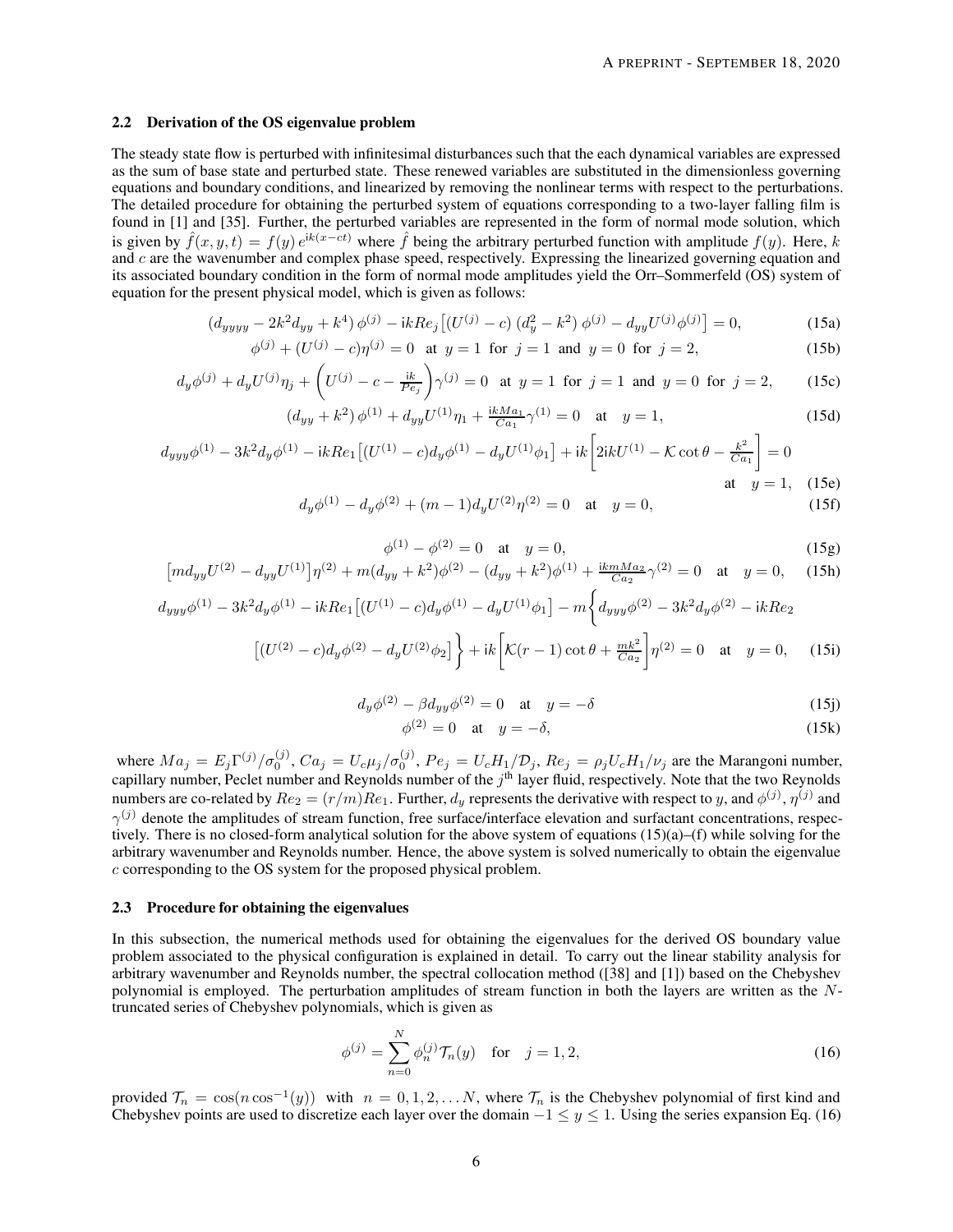in the OS system of equations  $(15)(a)$ –(f) yields the matrix eigenvalue problem, which can be written in the generalized form as

$$
\mathcal{A}\mathcal{X} = c\mathcal{B}\mathcal{X},\tag{17}
$$

where the A and B are the square block matrices. Further,  $c$  is the eigenvalue and its associated eigenvector is given by  $\mathcal{X} = (\eta^{(1)}, \eta^{(2)}, \gamma^{(1)}, \gamma^{(2)}, \phi_1^{(1)}, \phi_2^{(1)}, \ldots, \phi_N^{(1)}, \phi_1^{(2)}, \phi_2^{(2)}, \ldots, \phi_N^{(2)})$ . The eigenvalues  $(c = c_r + ic_i)$  are the complex phase speed for different perturbation waves, however, for studying the instability mechanism of the given physical problem, the primary dominant mode of disturbance is considered.

## 3 Results and discussion

In this Section the numerical results are discussed for a wide range of flow parameters. A Matlab 2014a subroutine is developed for solving the above eigenvalue problem (Eq. (17)) for obtaining the eigenmodes for various combinations of flow parameters. In general, in the case of two-layer flow in the presence of insoluble surfactant at the free surface and interface, there exist the two surfactant modes in addition to the unstable surface mode and interface mode ([11, 23] and [35]). Results of the current study aims to characterize the control mechanism of the imposed external shear on these unstable modes.



Figure 3: Distribution of eigenvalues showing the impact of external shear stress  $(\tau)$  on the destabilized (a) surface mode ( $k = 0.2$ ,  $\theta = 0.2$ rad and  $Re_1 = 5$ ), (b) interface mode ( $k = 1.5$ ,  $\theta = 0.2$ rad and  $Re_1 = 25$ ) and (c) shear mode  $(k = 0.2, \theta = 0.5'$  and  $Re_1 = 8000$ ). The other flow parameters are  $m = 0.5, r = 1.1, Pe_1 = Pe_2 = 10000$ ,  $Ca_1 = Ca_2 = 1$  and  $\beta = 0.04$ .

In Figs. 3(a), (b) and (c), the effect of external shear on the destabilized surface mode, interface mode and shear mode is analyzed, respectively. Moreover, the modes corresponding to the free surface, interface, surface surfactant, interface surfactant and shear are denoted by SM, IM, SSM, ISM and SHM, respectively. It is evident from the Fig. 3 that the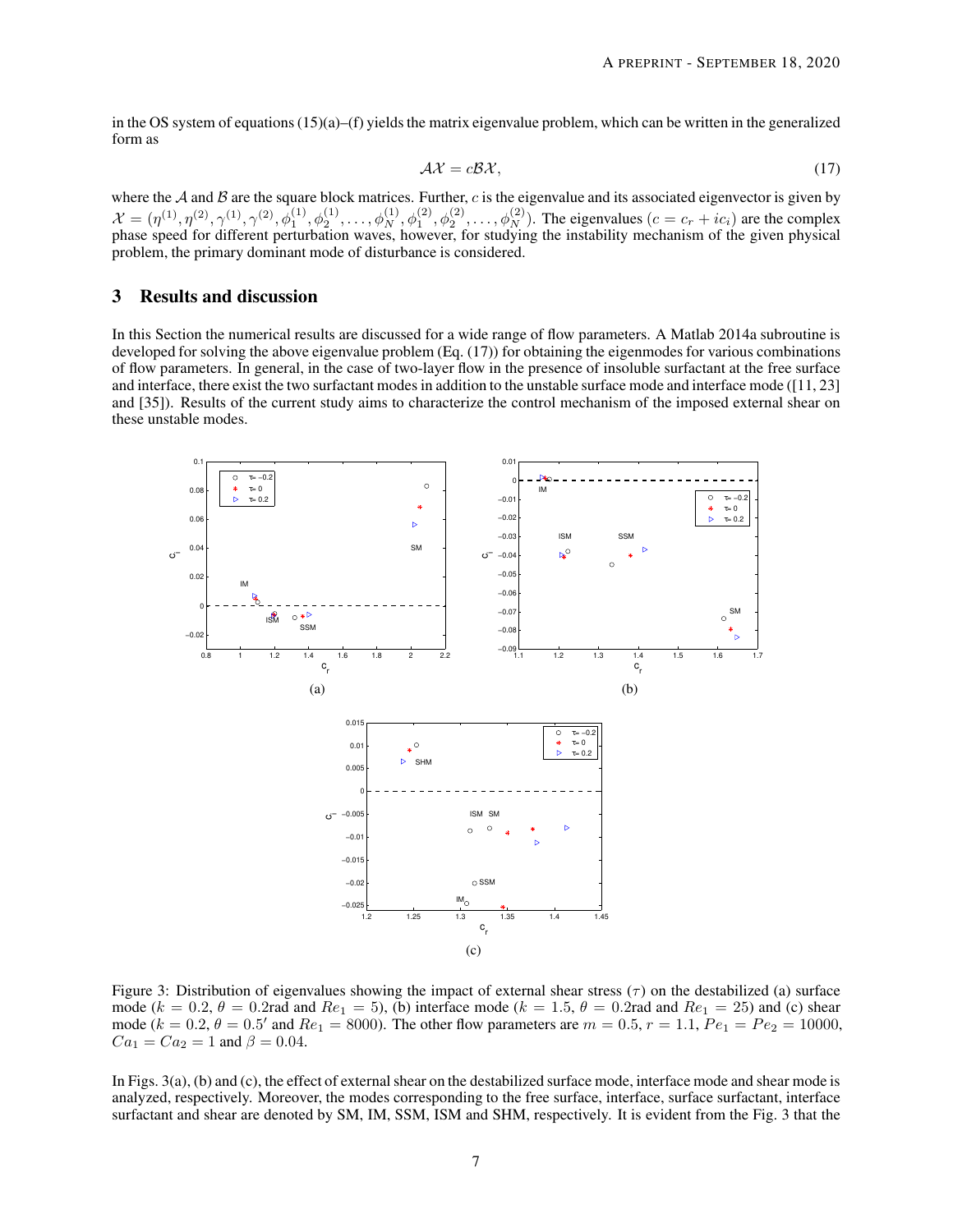eigenmodes satisfy the following condition based on the phase speed such as  $c_r|_{SM} < c_r|_{ISM} < c_r|_{ISM} < c_r|_{IM} <$  $c_r|_{SHM}$ . In Figs. 3(a) and (b), the effect of external shear on the most destabilized surface and interface modes are analyzed at the moderate Reynolds number region, whereas the behaviour of external shear on the shear mode is analyzed at the high Reynolds number region is presented in Fig.  $3(c)$ . From Fig.  $3(a)$ , the stability of destabilized surface mode enhanced for increase in the external shear stress and it also restricts propagation of the surface mode by lowering the phase speed. This may be due to the decrease in net driving force on the surface for higher the external shear stress. In the case of destabilized interface mode as shown in Fig. 3(b), the external shear stress enhances the phase speed and further destabilizes the unstable interface mode. On comparing both the figures 3(a) and (b), the opposite trends are being observed under the influence of external shear in both the values of  $c_r$  and  $c_i$  as a result of momentum conservation. For the high Reynolds number and small inclination angle, the shear mode becomes unstable and dominant as shown in Fig. 3(c). On increasing the imposed shear rate, the shear mode stabilizes and the phase speed decreases. Thus, the shear instability abates for the stronger external shear.

## 3.1 Influence of external shear on the interfacial mode (IM)

Here, the effect of imposed shear on the interfacial mode instability, occurring due to the presence of a sharp interface between the two fluid layers, is analyzed for various flow configurations. The study carried out by [35] in the absence of external shear suggests that there exist the two regions where the interfacial instability varies differently. Following the same, the effect of imposed shear on the interfacial mode is studied for two different zones, namely  $mr < 1$  and  $mr > 1$ .



Figure 4: Marginal stability curve corresponding to varying external shear for (a)  $mr < 1$  with  $r = 1.1$  and (b)  $mr > 1$ with  $r = 2.4$ . The other constant flow parameters are  $m = 0.5$ ,  $Pe_1 = Pe_2 = 10000$ ,  $Ca_1 = Ca_2 = 1$ ,  $\beta = 0.04$ ,  $\theta = 0.2$  rad,  $\delta = 1$  and  $Ma_1 = Ma_2 = 0.1$ .

In Figs. 4(a) and (b), the marginal stability curves showing the effect of external shear are plotted in  $(Re_1, k)$  plane for  $mr < 1$  and  $mr > 1$ , respectively. The results are well-matched with the existing theory of [35] in the absence of external shear (i.e.  $\tau = 0$ ) for both  $mr < 1$  and  $mr > 1$ . The stable and unstable regions are found on the either side of individual curves, which are marked as S and U, respectively. For  $mr < 1$  as in Fig. 4(a), there is a dominant unstable mode bandwidth occurs in the shorter-wave region, whereas the unstable mode bandwidth for  $mr > 1$  occurs near the long-wave region in Fig. 4(b). This is due to the effect of density stratification on the interface mode, which promotes the long-wave instabilities when the lower layer is more dense with a fixed viscosity ratio  $m = 0.5$  and  $mr > 1$ . Other than this, the presence of low viscous fluid in the lower layer further assist the interfacial instability as the velocity becomes faster at the interface. Moreover, the increasing external shear magnifies the unstable mode bandwidth for both  $mr < 1$  and  $mr > 1$ . This may be due to the dissipation of surface energy by the imposed shear in the flow direction, which triggers the higher interfacial instability as a consequence of momentum conservation. However, to stabilize the interfacial instability one need to impose external shear ( $\tau < 0$ ) in the counter direction of the flow.

The scaled growth rate  $(\omega = kc_i)$  corresponding to the unstable interface mode for  $mr < 1$  and  $mr > 1$  are respectively plotted in Figs. 5(a) and (b) for different values of  $\tau$  at a particular  $Re_1$ . The growth rate attains negative and positive values for the long and moderate waves, respectively. This is evident from the Fig. 5(a), where the shorter-wave instabilities are are prominent in the case of  $mr < 1$ . On the other hand, the growth rate curves in Fig. 5(b) curve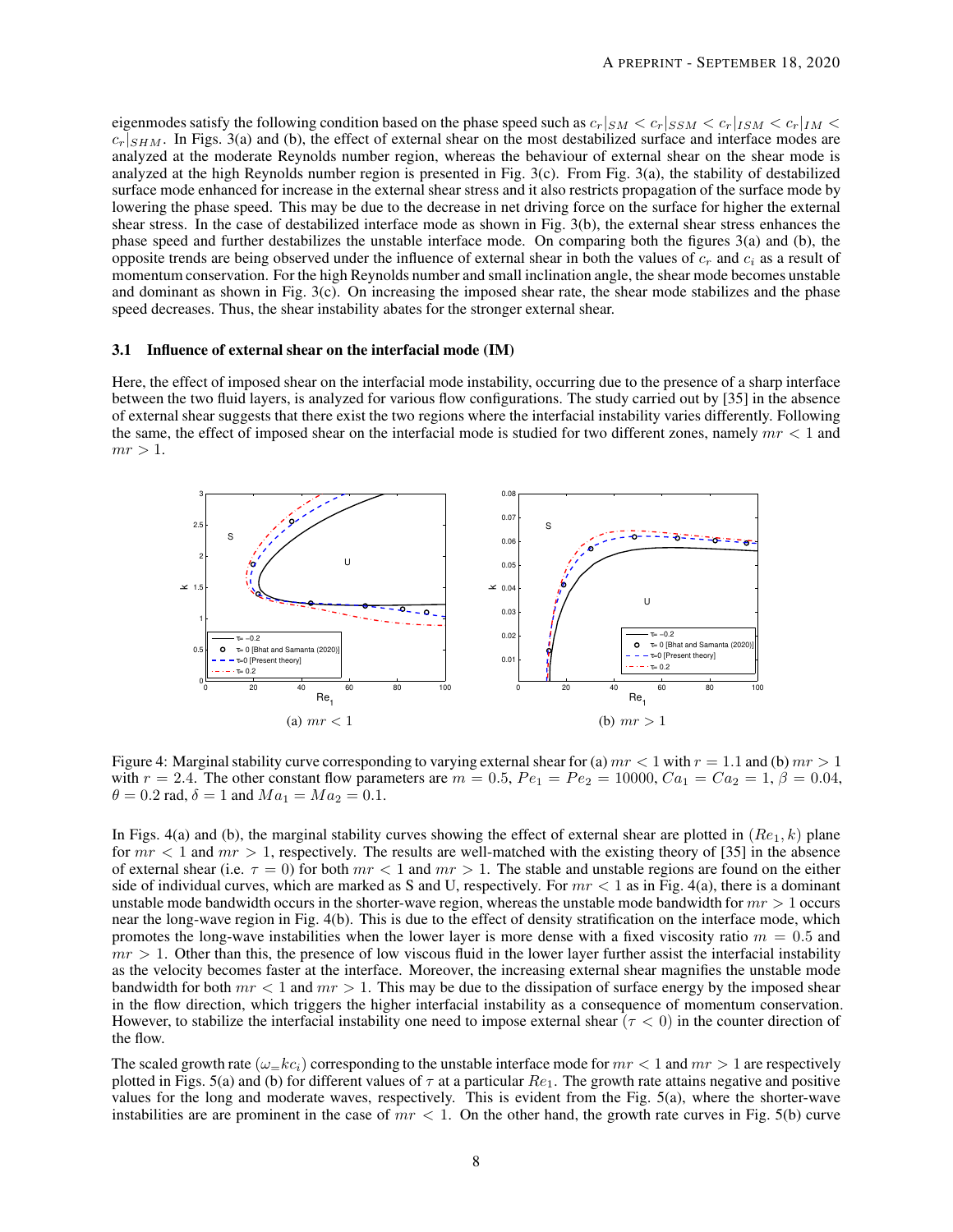

Figure 5: Scaled growth rate ( $\omega_i$ ) as a function of wavenumber (k) showing the effect of external shear for (a)  $mr < 1$  $(r = 1.1, Re_1 = 25)$  and (b)  $mr > 1$   $(r = 2.4, Re_1 = 100)$ . The other flow parameters are  $m = 0.5, Pe_1 = Pe_2 =$ 10000,  $Ca_1 = Ca_2 = 1$ ,  $\beta = 0.04$ ,  $\theta = 0.2$  rad,  $\delta = 1$  and  $Ma_1 = Ma_2 = 0.1$ .



Figure 6: Marginal stability curve corresponding to varying slip parameter for (a)  $mr < 1$  with  $r = 1.1$  and (b)  $mr > 1$  with  $r = 2.4$ . The other constant flow parameters are  $m = 0.5$ ,  $Pe_1 = Pe_2 = 10000$ ,  $Ca_1 = Ca_2 = 1$ ,  $\beta = 0.04, \theta = 0.2$  rad,  $\delta = 1$  and  $Ma_1 = Ma_2 = 0.1$ .

shows positive growth rate in the long-wave region. This occurs due to the presence of high dense fluid at lower layer with  $mr > 1$ , which exposes to suppress the interfacial instability for larger wavenumber range. With increase in the values of external shear in Fig. 5(a), the instability enhances as a consequence of increasing net force acting on the upper layer. When the external shear is applied along the flow direction (i.e. for positive values of  $\tau$ ), the increase in a net driving force near the interface is assisted by the external shear. While applying the external shear opposite to the flow direction (i.e. for negative values of  $\tau$ ), the net driving force acting at the interface decreases. Thus, increasing the external shear value from negative to positive increases the interfacial instability and the same observation is made in the case of region  $mr > 1$ .

It is evident from the Figs. 4 and 5 that the positive value of  $\tau$  has destabilizing effect on the interfacial flow, whereas the negative value shows the stabilizing effect on the interfacial mode. In Figs. 6(a) and (b), the effect of slip parameter on the marginal stability curve is plotted in the  $(Re_1, k)$  plane for  $mr < 1$  and  $mr > 1$ , respectively. The patterns of neutral curve is same as observed in the Fig. 4. However, the presence of wall slip stabilizes the interfacial instability. On increasing the slip length, the velocity of the lower layer increases near the vivinity of the bottom wall. It results in a higher wall shear rate and redaction in frictional forces. Moreover, higher wall shear rate is well balanced by the interfacial shear and this scenario is more significant for  $m < 1$ .

The neutral stability curves show the effect of imposed shear for  $mr > 1$  provided that both  $m > 1$  and  $r > 1$  in Fig. 7(a). On comparing with  $m < 1$  as in Fig. 4(b), it is noticed that, in addition to the unstable interfacial mode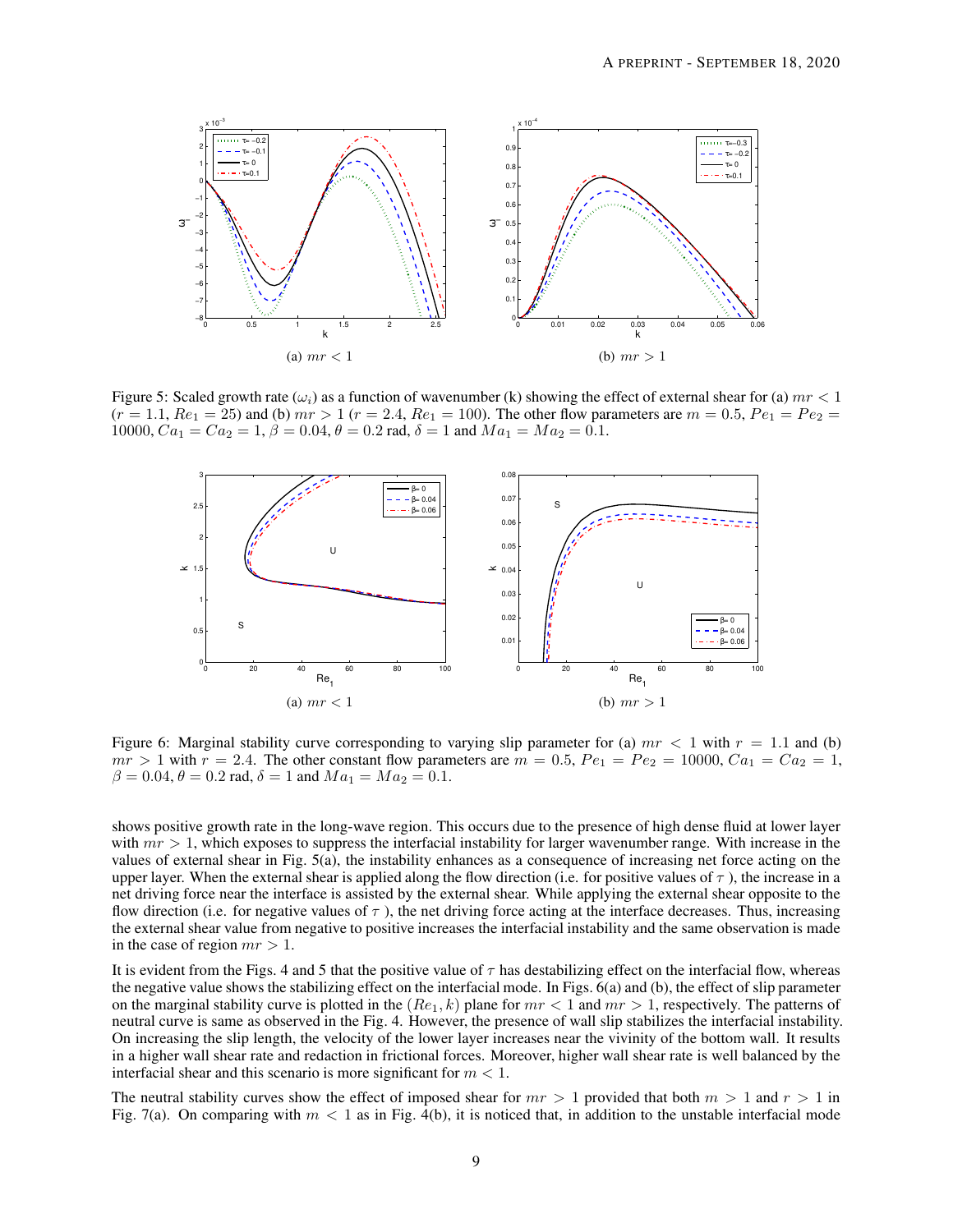

Figure 7: Marginal stability curve corresponding to varying external shear for (a)  $mr > 1$  with  $r = 1.1$  and (b) its corresponding scaled growth rate  $(\omega_i)$  as a function of wavenumber (k) with  $Re_1 = 60$ . The other constant flow parameters are  $m = 2.5$ ,  $Pe_1 = Pe_2 = 10000$ ,  $Ca_1 = Ca_2 = 1$ ,  $\beta = 0.04$ ,  $\theta = 0.2$  rad,  $\delta = 1$ ,  $m = 2.5$  and  $Ma_1 = Ma_2 = 0.1.$ 



Figure 8: Marginal stability curve of the interface mode in  $(m, k)$  plane for (a)  $mr < 1$   $(r = 1.2, Re_1 = 25)$  and (b)  $mr > 1$  ( $r = 2.4$ ,  $Re_1 = 100$ ). The other flow parameters are  $Pe_1 = Pe_2 = 10000$ ,  $Ca_1 = Ca_2 = 1$ ,  $\beta = 0.04$ ,  $\theta = 0.2$  rad,  $\delta = 1$  and  $Ma_1 = Ma_2 = 0.1$ .

bandwidth at the long-wave region, there exist a weaker unstable bandwidth at shorter-wave region. Also, the external shear plays dual role depending on the bandwidth of the unsatble waves. The critical  $Re_1$  for the instability increases with higher value of  $\tau$  in the long-wave region, whereas a reverse pattern is observed in the shorter-wave region. Further, the variation of unstable mode bandwidth is opposite in the case of  $m > 1$  (Fig. 7(a)) as compared to that of  $m < 1$  (Fig. 4(b)). In Fig. 7(b), the growth rate corresponding to the dominant unstable mode is plotted as a function of k for different values of  $\tau$  in the case of  $m > 1$ . The growth rate decreases for increasing value of  $\tau$  in the long-wave region, however it follows reverse pattern for increasing value of external shear in the short-wave region. It is noticed that if the external shear applied opposite to the flow direction in the free surface surface, triggers more long-wave instability at the interface. On the other hand, the external shear increases the short-wave instability when it is applied along the direction of fluid flow.

The marginal stability curve in the  $(m, k)$  plane is plotted for the configurations,  $mr < 1$  and  $mr > 1$  in Figs. 8(a) and (b), respectively when a more viscous fluid is flowing on a less viscous  $(m < 1)$ . On the dashed line in both the figures, m and r satisfies  $mr = 1$  for the given value of the density ratio r. This line forms the critical bound for the interfacial instability, namely the upper and lower bounds for the marginal stability region in Figs. 8(a) and (b), respectively. For  $mr < 1$ , the region of unstable mode bandwidth is more dominant near the long-wave region and less significant near the short-wave region. It is noticed that the present result validates the previous observation for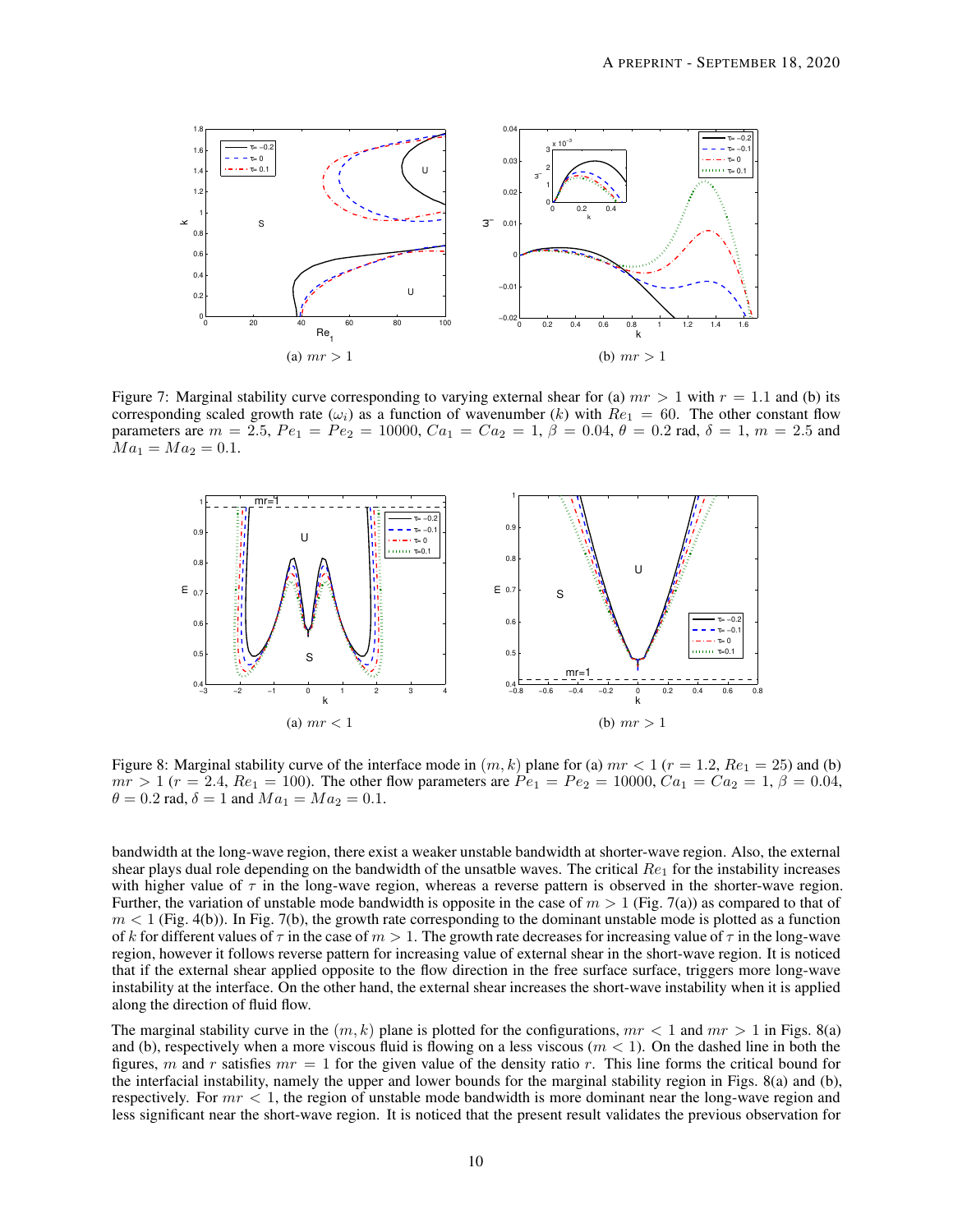

Figure 9: Marginal stability curve of the interface mode in  $(m, k)$  plane for  $mr > 1$  with  $m > 1$ ,  $r = 1.2$ ,  $Re_1 = 60$ ,  $Pe_1 = Pe_2 = 10000, C a_1 = C a_2 = 1, \beta = 0.04, \theta = 0.2$  rad,  $\delta = 1$  and  $Ma_1 = Ma_2 = 0.1$ .



Figure 10: Eigenfunction ( $\phi$ ) corresponding to the interface mode for various unstable zones with  $Pe_1 = Pe_2$  = 10000,  $Ca_1 = Ca_2 = 1$ ,  $\beta = 0.04$ ,  $\theta = 0.2$  rad,  $\delta = 1$  and  $Ma_1 = Ma_2 = 0.1$ .

 $m = 0.5$  as in Fig. 8(a), where there exist only short-wave instability. With increase in the values of  $\tau$ , the unstable mode bandwidth increases. In the case of  $mr > 1$  from Fig. 8(b), the unstable mode bandwidth increases for increase in the values of m. Further, it is observed that the unstable mode bandwidth increases with stronger external shear  $\tau$ . In both the figures, it is perceived that the critical condition of interfacial instability attained only one time for  $k = 0$ .

In Figs. 9(a) and (b), the bandwidth of unstable modes in both long- and short-wave regions are plotted respectively for  $mr > 1$  provided that  $m > 1$ . In the case of long-wave region, the neutral conditions are attained two-times for a given Reynolds number. This depicts that there exist a sub-critical instability at long wave region while considering the high viscous fluid in the lower layer. With increase in the value of  $\tau$ , the unstable mode bandwidth decreases which is validated with the previous observation in Fig. 7(b). For the short-wave region as in Figs. 9(b), the unstable mode bandwidth increases for increase in the external shear. Further, there is no occurrence of neutral condition in the case of short-wave region. The observation are similar to the scales growth rate result for a fixed value of  $m$  greater than unity (Fig.  $7(b)$ ).

In Figs. 10(a) and (b), the real and imaginary part of eigenfunction, respectively, corresponding to the interface mode are plotted for three different unstable zones namely, (i) zone 1 ( $mr < 1$ ,  $m < 1$ ), (ii) zone 2 ( $mr > 1$ ,  $m < 1$ ) and (iii) zone 3 ( $mr > 1$ ,  $m > 1$ ). The interfacial mode shape undergoes different variation in the three unstable zones under the influence of external shear. At the interface from Fig. 10(a), the velocity of fluid under zone 3 is more as compared to other two zones resulting in the higher value of  $\phi_r$  for the zone 3. However, in the case of  $\phi_i$  as in Fig. 10(b), the  $\phi_i$  corresponding to the zone 3 has the lowest value as compared to other zones at interface.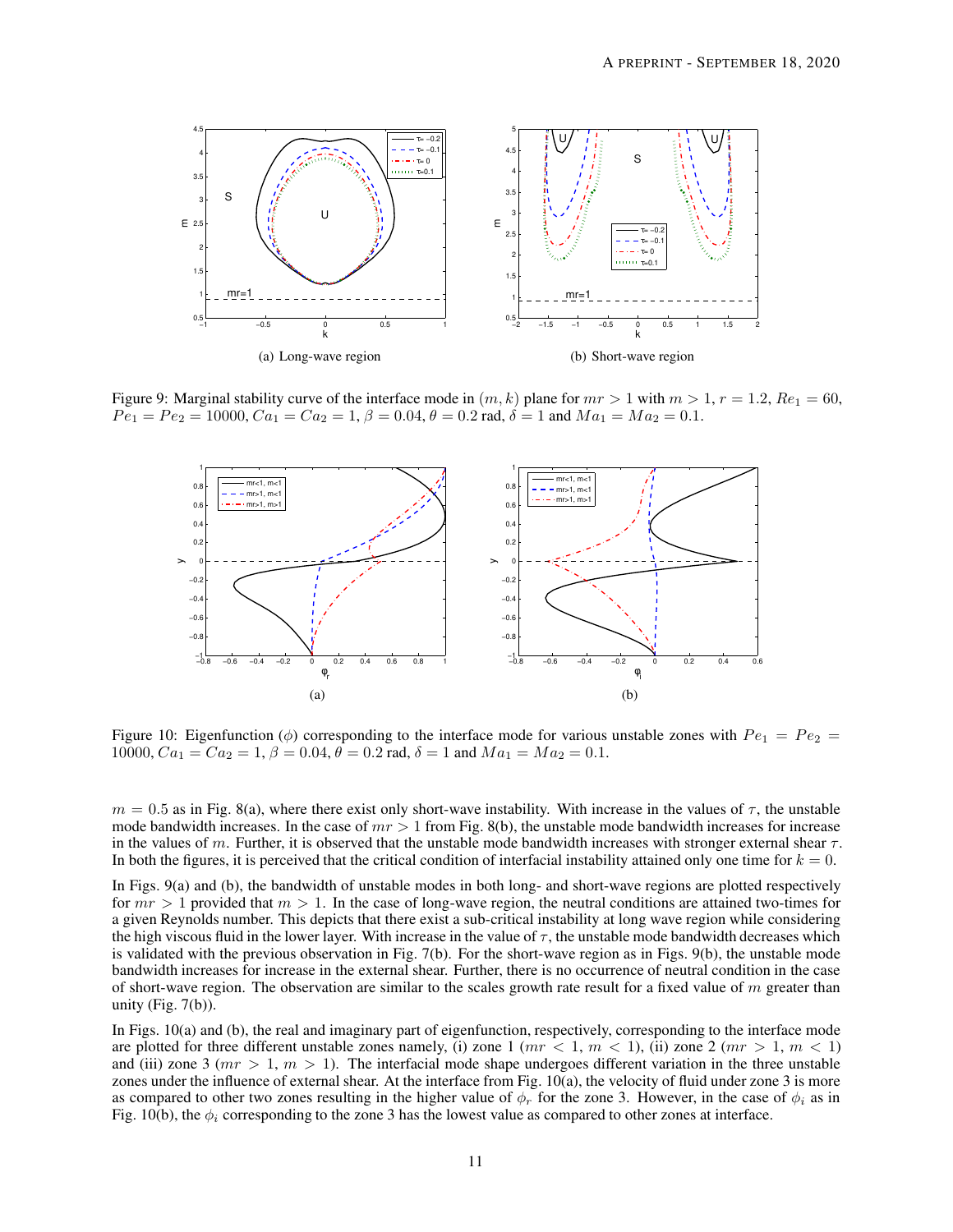### 3.2 Effect of imposed shear on the surface mode

In this subsection, the influence of external shear on the surface mode instability is investigated for different set of flow parameters. In Fig. 11(a), the marginal stability curves are plotted in  $(Re_1, k)$  plane for various imposed shear rate. It is noticed that the present theory is in well-agreement with the existing result of [35] in the case of two-layer film flow down the slippery plane in the absence of imposed external shear at the free surface (for  $\tau = 0$ ). Further, our results confirms that the external shear applied in the direction of film flow reduces the bandwidth of the unstable surface mode bandwidth and on applying the external shear in the opposite direction to the film flow strengthens the bandwidth of surface mode instability. Thus, in the case of considered two-layer flow, the influence of imposed shear on the surface mode is exactly opposite to that for the shear imposed surfactant laden single layer falling film ([37]), where the surface unstable mode bandwidth increases/decreases for positive/negative values of external shear rate (see Fig. 11(b). It is really interesting to see that presence of two different fluid layer with density/viscosity variation completely changing the stability mechanism of imposed shear. Note that, on applying the external shear in the flow direction to the stratified flow system, the velocity of the upper layer fluid increases near the surface and consequently, there is a decrease in the velocity of lower layer as well as interfacial velocity. However, the change in interfacial shear overcomes the shear rate at free surface region, which cases an hindrance to the inertia force on the convective flow and yields a stabilizing effect on the surface mode. By contrast, if the external shear stress acts opposite to the streamwise flow direction, a strong back-flow phenomena occurs at the free surface region, which enhances the surface mode instability.



Figure 11: (a) Neutral stability curve corresponding to varying external shear  $(\tau)$  when the fixed flow parameters are  $Pe_1 = Pe_2 = 10000$ ,  $Ca_1 = Ca_2 = 1$ ,  $\beta = 0.04$ ,  $\theta = 0.2$  rad,  $\delta = r = 1$ ,  $m = 0.5$ ,  $r = 1.1$  and  $Ma_1 = Ma_2 = 0.1$ , and (b) Stability boundaries for limiting single fluid falling film with imposed shear ([37]).

In Fig. 12(a), the effect of slip length on the marginal stability curve is illustrated in the  $(Re_1, k)$  plane in the absence of external shear. The neutral curve behaves differently for very smaller values of  $k$  as shown in inset plot of Fig. 12(a) as compared to the larger values of  $k$ . A dual role of wall velocity is observed similar to the case of single fluid falling film. For the onset of instability  $k \in [0, 0.06]$ , there is a mild destabilization by the reduction in the critical Reynolds number with the increasing value of slip parameter, whereas the surface mode bandwidth decreases with larger  $\beta$  for shorter-waves. The wall shear rate changes with the variation of the slip length, which in turn affects the interfacial and surface velocity of the base flow. Further, when inertial effect is strong enough the surface instability stabilizes gradually for increase in the value of  $\beta$ . In order to validate the destabilizing effect of slip parameter on the long waves as seen in Fig. 12(a), the corresponding growth rate is plotted for the region  $0 < k < 0.06$  in Fig. 12(b) and it is observed that the growth rate of surface instability accelerates for larger values of slip length.

The role of wall slip in the presence of imposed shear is captured in Fig. 13. The neutral stability curves in the  $(Re_1, k)$ plane and its corresponding growth rate as a function of  $k$  are analyzed for the same flow parameters as considered in Fig. 12 after including a strong external shear effect ( $\tau = -1$ ). Here, the external shear is applied opposite to the direction of two-layer film flow (i.e. for negative values of  $\tau$ ). It is observed from Fig. 13(a) that the unstable mode bandwidth decreases for increase in the value of  $\beta$  for all values of  $Re_1$ . There is no longer any destabilizing effect of the wall velocity slip close to the criticality (in particular for  $k \to 0$ ). It fact ensures that slip parameter supplies only stabilizing effect on the surface mode instability, when external shear is included. This is possibly because of the energy balancing between the extra imposed shear at the free surface to the interfacial tension. The corresponding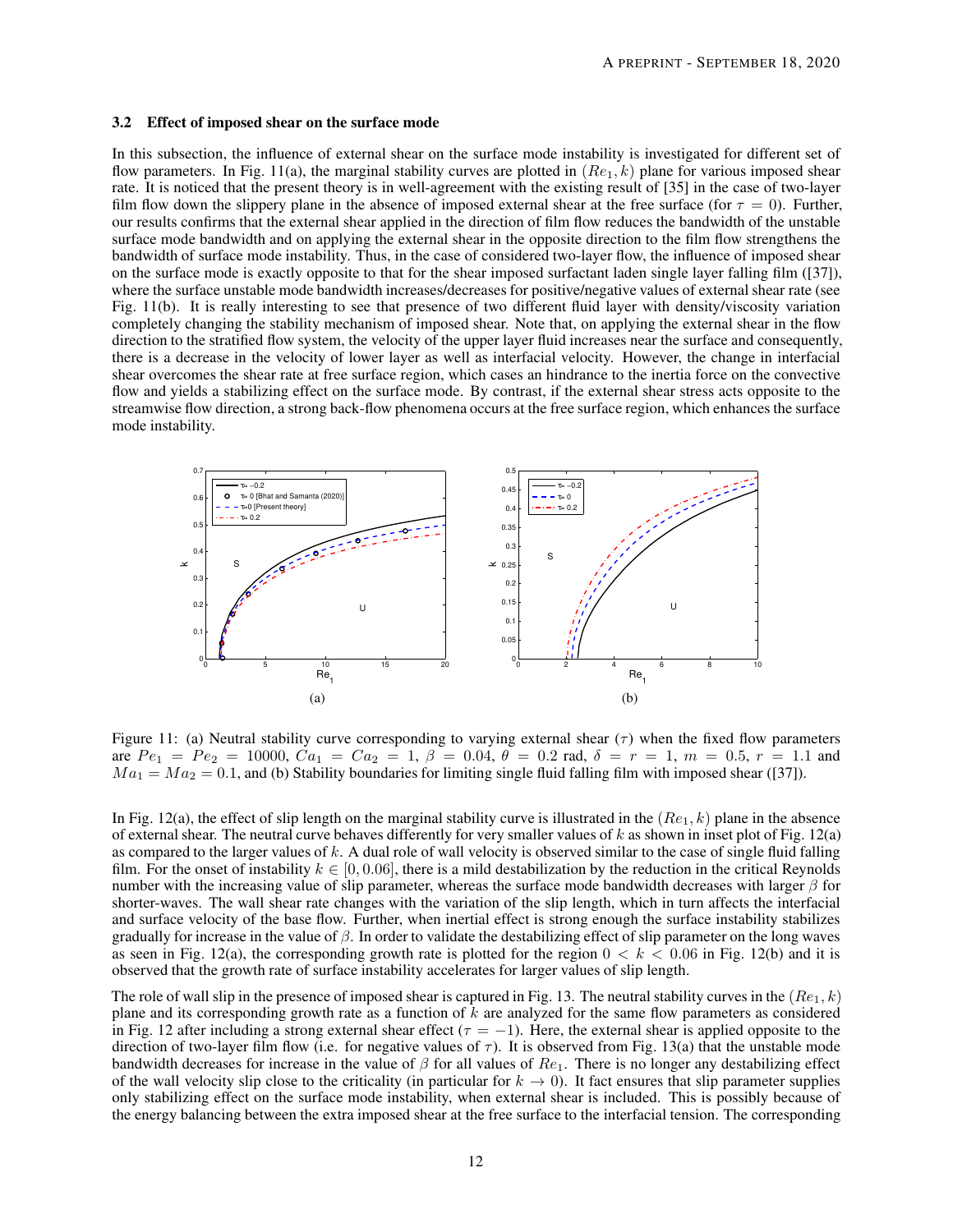

Figure 12: (a) Marginal stability curve corresponding to varying slip length  $(\beta)$  and (b) its corresponding scaled growth rate  $(\omega_i)$  as a function of wavenumber (k) with  $Re_1 = 1.3$ . The other constant flow parameters are  $Pe_1 = Pe_2$ 10000,  $Ca_1 = Ca_2 = 1$ ,  $\tau = 0$ ,  $\theta = 0.2$  rad,  $\delta = r = 1$ ,  $m = 0.5$ ,  $r = 1.1$  and  $Ma_1 = Ma_2 = 0.1$ .



Figure 13: (a) Neutral stability curves corresponding to varying slip length  $(\beta)$  and (b) its corresponding scaled growth rate  $(\omega_i)$  as a function of wavenumber (k) with  $Re_1 = 5$ . The other constant flow parameters are  $Pe_1 = Pe_2 = 10000$ ,  $Ca_1 = Ca_2 = 1, \tau = -1, \theta = 0.2$  rad,  $\delta = r = 1, m = 0.5, r = 1.1$  and  $Ma_1 = Ma_2 = 0.1$ .

growth rate as a function of wavenumber for different values of  $\beta$  is plotted in Fig. 13(b). It is noticed that the temporal growth rate of the surface instability decreases for stronger velocity slip which advances the wall shear rate.

The Marginal stability curves are drown in Fig. 14(a) and (b), respectively, in the  $(1/m, k)$  and  $(1/r, k)$  plane for exploring the substantial effect of external shear on surface mode. It is observed that, the unstable mode bandwidth is prevalent near the small wavenumber range, which gradually increases for lower values of  $1/m$ . When the viscosity in the upper layer fluid is much smaller as compared to the lower layer fluid, the long-wave instabilities are more significant. Further, with increase in the viscosity of upper layer, the long-wave instability corresponding to the surface mode diminishes initially and remains constant for larger values of  $\mu_1$ . On increasing the external shear, the unstable mode bandwidth decreases owing to the balancing of the shear rate at the free surface and the shear layer near the interface. This happens as a consequence of momentum conservation in the two-layer fluid system. From Fig. 15(a), it is found that the bandwidth of unstable modes is more significant near the small wavenumber region and it gradually decreases, then remains invariant for increasing the value of  $1/r$ . The effect of density ratio on the marginal stability curve is more significant for the values of  $1/r \in [0, 0.01]$ , which implies that the net driving force in the upper layer fluid increases due to the presence highly dense lower layer fluid, constituting more surface instabilities. With increase in the values of  $1/r$ , the density of upper layer fluid increases, which decreases the surface instabilities to some extent. However, there is no effect of upper layer density on the surface instability of two layer fluid for larger values of  $1/r$ .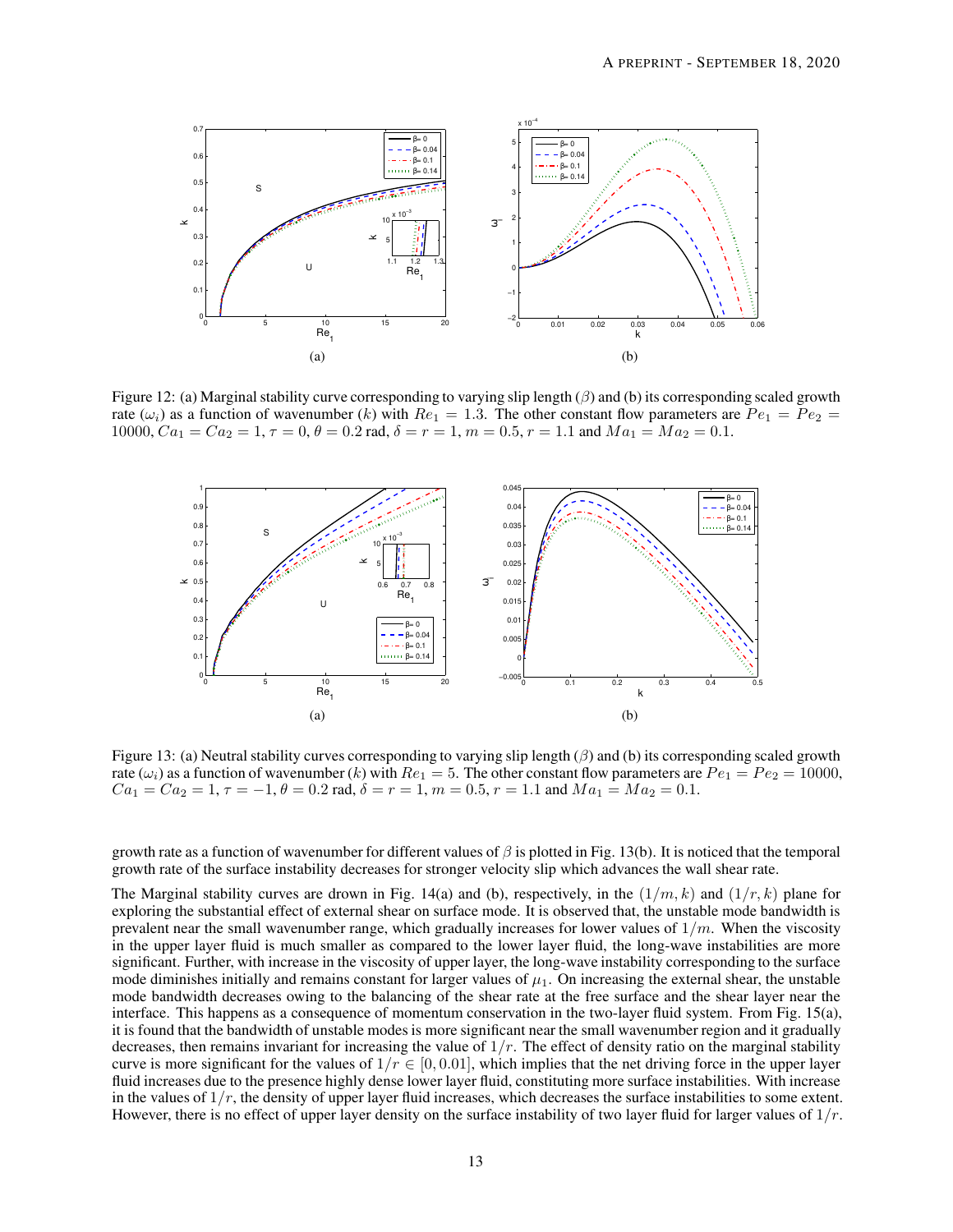

Figure 14: Marginal stability curves: (a) in the  $(1/m, k)$  plane with  $r = 1.1$  and (b) in the  $(1/r, k)$  plane with  $m = 0.5$  for different values of  $\tau$  when  $Re_1 = 5$ ,  $Pe_1 = Pe_2 = 10000$ ,  $Ca_1 = Ca_2 = 1$ ,  $\theta = 0.2$  rad,  $\delta = 1$  and  $Ma_1 = Ma_2 = 0.1.$ 

This occurs due to the balanced net driving force between the upper and lower fluids as the value of  $r$  is approaching towards the unity along with the negligible effect of inertia on the unstable surface modes.



Figure 15: Effects of viscosity and density stratification on the neutral stability curves on the surface mode: (a) for varing viscosity ratio  $(m)$  with  $r = 1.1$  and (b) for varing density ratio  $(r)$  with  $m = 0.5$ . The other flow parameters are  $Pe_1 = Pe_2 = 10000$ ,  $Ma_1 = Ma_2 = 0.1$ ,  $Ca_1 = Ca_2 = 1$ ,  $\delta = 1$ ,  $\tau = 0.2$  and  $\beta = 0.04$ .

In Figs. 15(a) and (b), the neutral stability boundaries are plotted to describe the influence of viscosity and density ratio on the surface mode. The numerical results unveil that both the viscosity and density ratio play a dual role in the surface instability. It is observed that the unstable region corresponding to the surface mode deceases close to the threshold of instability, while it increases away from the threshold of instability after a critical value of wave number as soon as the viscosity ratio magnifies. In fact, the viscous shear stress of the upper layer enhances with the higher value of viscosity ratio to balance the same of the lower layer at the interface that causes a slower flow of the upper fluid layer and yields a stabilizing effect when inertial effects are not strong enough. Whereas, at the moderate wave numbers when the inertial effects dominants over the viscous effects a destabilizing impact of viscosity stratification is seen. However, the effect of density ratio on the surface mode instability is completely opposite to that of the viscosity ratio (Fig. 15(b)). In particular, for  $r > 1$  the lower layer fluid becomes more dense than the upper layer and it makes slower the impact of the driving force of the heavier lower fluid layer because of the larger magnitude of the depthwise gravitational force.

Figs. 16(a) and (b) exhibit the real and imaginary part of  $\phi$ , respectively, for different values of m. The mode shape variation for  $\phi_r$  corresponding to the surface mode is negligible as compared to  $\phi_i$ . The velocity of fluid increases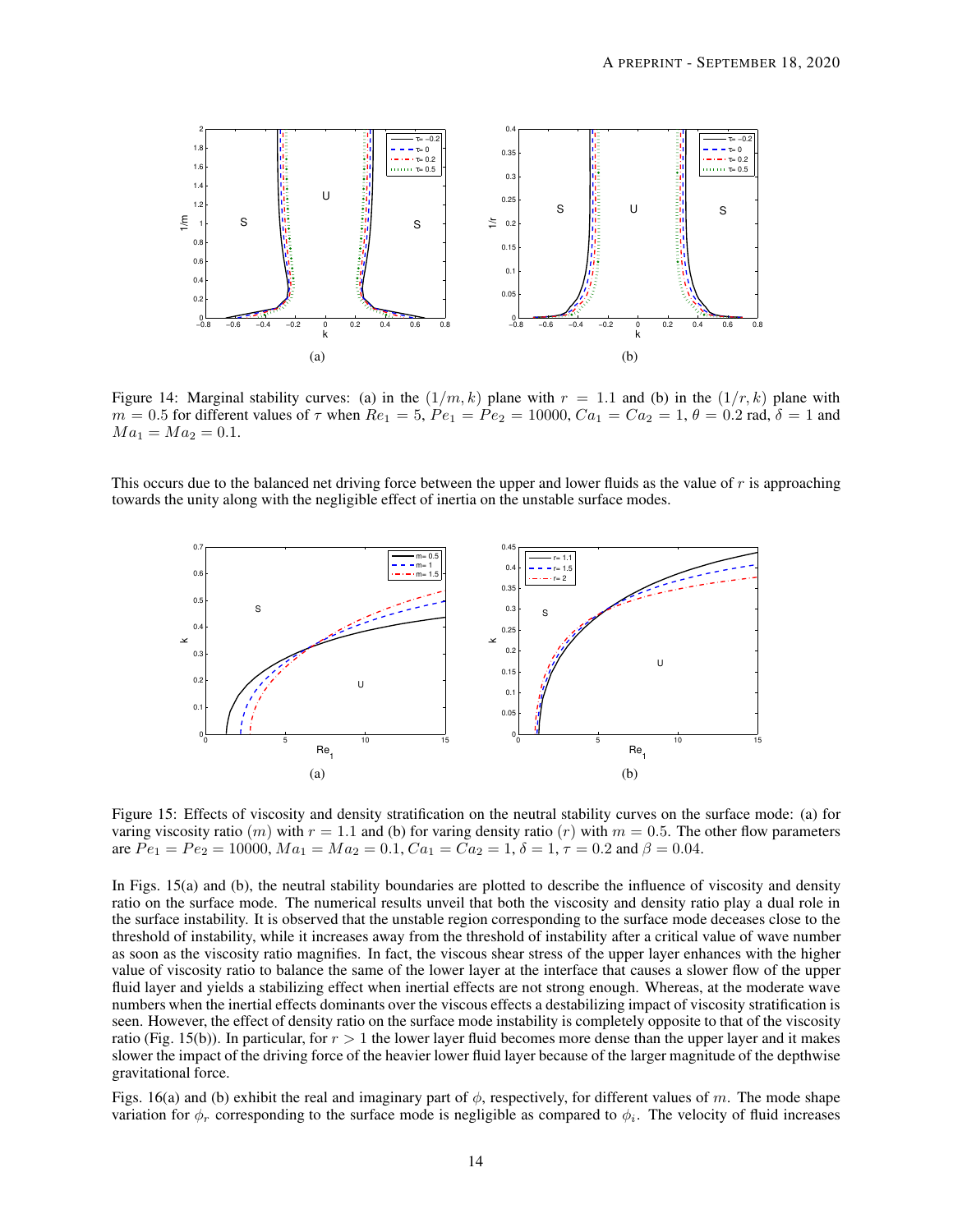gradually towards the surface, however the velocity of fluid at interface dampens in the case of  $m = 2.5$  as compared to  $m = 0.5$  owing to the high viscous friction near the interface. This further reduces the velocity of fluid near the interface.



Figure 16: Eigenfunction ( $\phi$ ) corresponding to the surface mode for various m with  $r = 1.1$ ,  $Re_1 = 5$ ,  $\tau = 0.1$ ,  $Pe_1 = Pe_2 = 10000, Ca_1 = Ca_2 = 1, \beta = 0.04, \theta = 0.2$  rad,  $\delta = r = 1$  and  $Ma_1 = Ma_2 = 0.1$ .



Figure 17: (a) Neutral stability curve corresponding to the varying external shear ( $\tau$ ) and (b) its corresponding scaled growth rate ( $\omega_i$ ) as a function of wavenumber (k) with  $Re_1 = 8000$ . The other constant flow parameters are  $Pe_1 =$  $Pe_2 = 10000, Ca_1 = Ca_2 = 1, \beta = 0.04, \theta = 0.2$  rad,  $\delta = 1, m = 0.5, r = 1.1$  and  $Ma_1 = Ma_2 = 0.1$ .

### 3.3 Effect of imposed shear for high Reynolds number

In this subsection, the effect of external shear on the primary instability corresponding to the shear mode appearing at high Reynolds number is analyzed for the various flow parameters. Further, the analysis is made for sufficiently small inclination angle to compare the primary instability due to the surface and shear modes.

Fig. 17(a) depicts the neutral stability curves in the  $(Re_1, k)$  plane showing the impact of the external shear force  $(\tau)$ . It is noticed that the onset of instability occurs early at lower critical  $Re_1$  for higher value of  $\tau$ . The corresponding scaled growth rate as a function of wavenumber for various external shear is plotted in Fig. 17(a) at the Reynolds number  $Re_1 = 8000$ . It is worth to note that the external shear rate plays a dual role on the growth rate curves for a given value of  $Re_1$ . The temporal growth of the dominant mode raises for stronger imposed shear till a critical value of wave number  $(k = 0.44)$  and a bifurcation is noticed thereafter  $(k > 0.44)$ . This is validated with the result of marginal stability curves in Fig. 17(a) for the value of  $Re_1 = 8000$ . This dual variations of growth rate with respect to the wavenumber is due to the energy interaction between the surface/interfacial instabilities and the shear mode.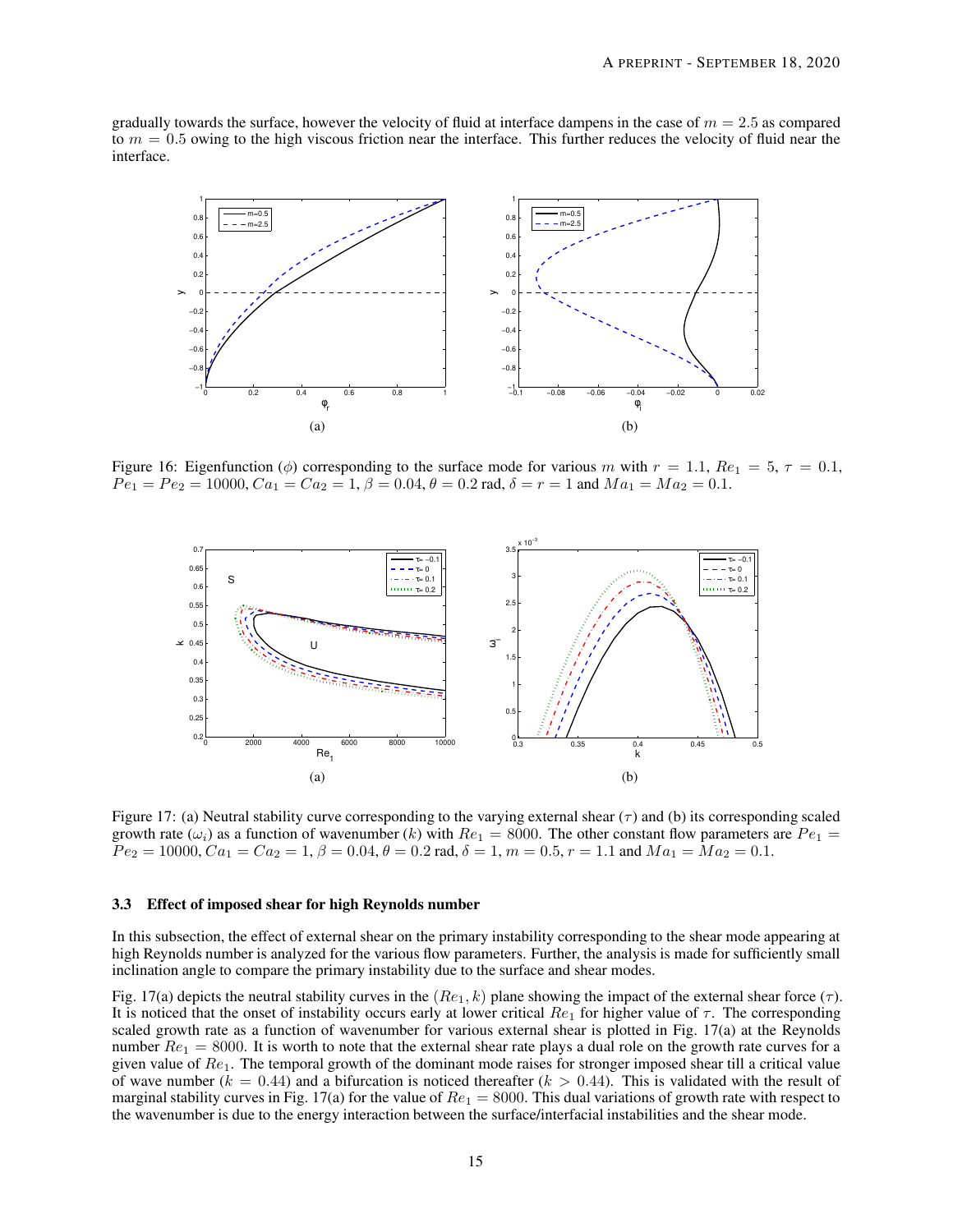

Figure 18: Marginal stability curve corresponding to the varying external shear ( $\tau$ ) in the  $(m, k)$  plane with  $Re_1$  = 8000. The other constant flow parameters are  $Pe_1 = Pe_2 = 10000$ ,  $Ca_1 = Ca_2 = 1$ ,  $\beta = 0.04$ ,  $\theta = 0.2$  rad,  $\delta = 1$ ,  $r = 1.1$  and  $Ma_1 = Ma_2 = 0.1$ .



Figure 19: Marginal stability curve for the surface and shear modes in the  $(Re_1, k)$  plane for (a)  $\theta = 0.6$  rad and (b)  $\theta = 0.5$  rad. The other constant flow parameters are  $Pe_1 = Pe_2 = 10000$ ,  $Ca_1 = Ca_2 = 1$ ,  $\beta = 0.04$ ,  $\delta = r = 1$ ,  $m = 0.5, r = 1.1$  and  $Ma_1 = Ma_2 = 0.1$ .

In Fig. 18, the marginal stability curves are portrayed including direct and opposite external shear effects in the  $(m, k)$ plane. It is observed that the bandwidths are more significant for the smaller m and the values of m promotes more instability in the perturbed flow. On the other hand, for the larger values  $m$  (i.e.  $m > 2.2$ ), there is a stable mode bandwidths enhancing the primary stability of the system. Further, the unstable shear mode bandwidth increases for increase in the value of  $\tau$  and the observations in the  $(m, k)$  are quit similar to that in the  $(Re_1, k)$  plane (Fig. 17(a)).

The behavior of neutral stability curves with showing the role of external shear are plotted in the  $(Re<sub>1</sub>, k)$  plane for two different inclination angle  $\dot{\theta} = 0.6'$  and  $\theta = 0.5'$  in Fig. 19(a) and (b), respectively. Further, the comparison study is made for both the shear and surface mode at very high Reynolds number range. It is observed from Fig. 19(a) that for  $\theta = 0.6'$  the unstable shear mode bandwidth increases with the superior imposed shear rate, whereas the unstable surface mode bandwidth sinks for increase in the external shear. At  $\theta = 0.6'$ , the critical Reynolds number of surface mode is smaller than the shear mode and it implies that the surface mode dominates the shear mode at this situation. In Fig. 19(b) with  $\theta = 0.5'$ , the unstable mode bandwidth fall short for higher range of external shear and the equivalent observation are noticed in the case of surface mode (shown in the inset of Fig. 19(b)). Further, the critical Reynolds number of shear mode is greater than the surface mode, which shows that the shear mode dominates over the surface mode at  $\theta = 0.5'$ . Therefore, at the lower inclination angle shear mode becomes dominant over the surface mode as the role of the gravitational force to derive the surface mode is weaker for this configuration.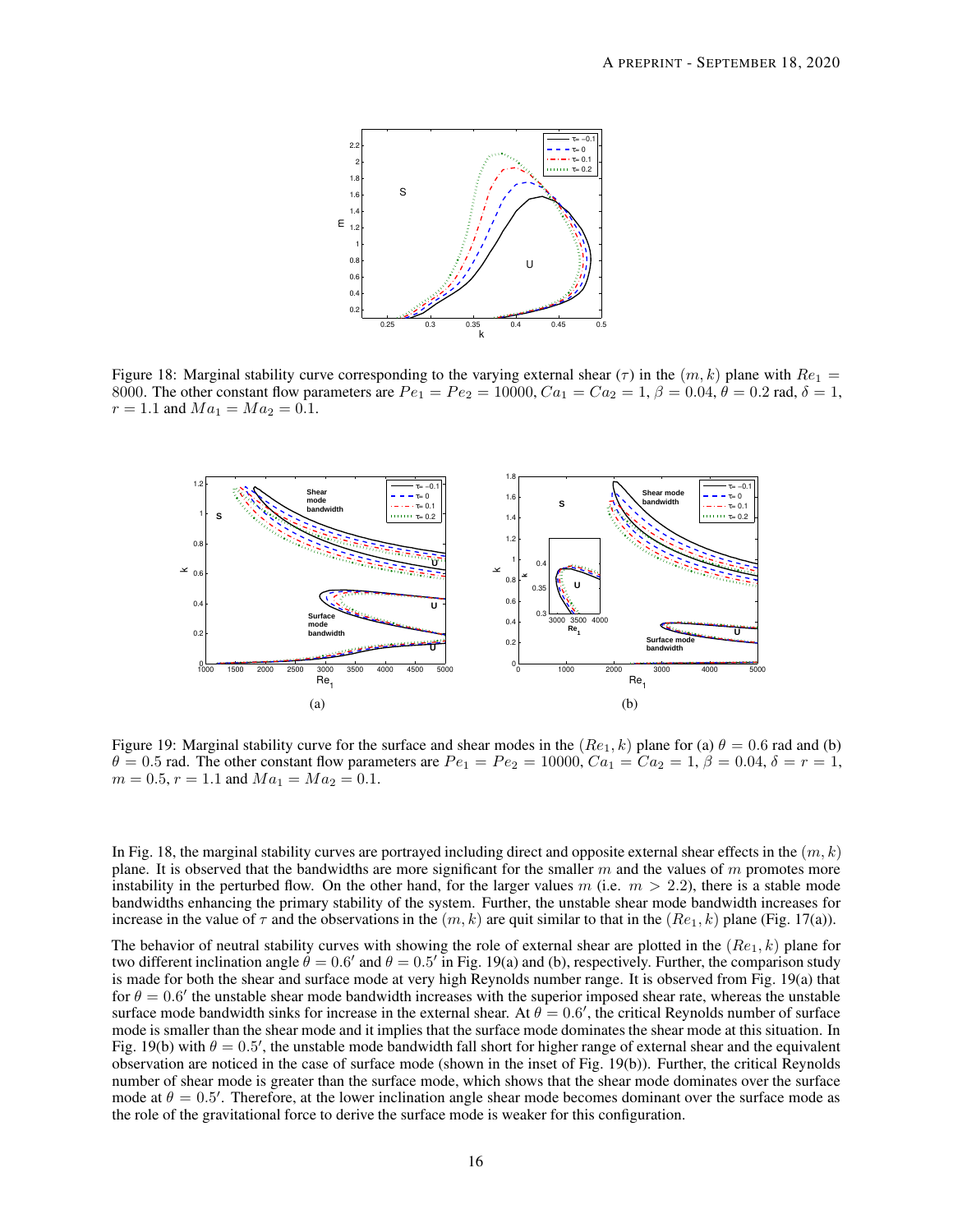# 4 Conclusions

The present study deals with the role of imposed external shear on the surfactant laden two-layer flow falling down a slippery pane, using the linear stability analysis. The governing equations and its associated boundary conditions are linearized applying the method of perturbation. Further, by employing the normal mode solutions for the perturbed variables, the Orr–Sommerfeld equation corresponding to each layer is derived, and solved the coupled system utilizing the spectral collocation method. There exist different unstable eigenmodes, namely, surface mode, interface mode, and two surfactant modes assisting the surfactant transportation at the free surface and interface. In addition, at significantly high Reynolds numbers the shear modes are also recognized. The competitive effect of external shear rate on the unstable modes is analyzed by imposing the additional shear in the direction ( $\tau > 0$ ) and counter direction ( $\tau < 0$ ) of the flow. Moreover, based on the analysis and numerical results, the present study summarizes that:

- At the moderate Reynolds numbers, both the surface and interfacial instabilities exist for certain range of wave numbers. The external shear has significant impact on the surface mode as well as interface mode. The behaviour of the interfacial instability varies depending on the viscosity ratio of the fluids. On considering the less viscous fluid in the lower layer  $(m < 1)$ , the shorter-wave and long-wave instabilities occur for the configurations  $mr < 1$  and  $mr > 1$ , respectively, provided that the fluid in the lower layer is more dens  $(r > 1)$ . Irrespective of both configurations, the interfacial instabilities is enhanced for stronger external shear in the flow direction, whereas the extra shear in the opposite direction is favorable to stabilize the interface mode. Contrariwise, in the case of high viscous fluid in the lower layer with  $r > 1$ , there exist a weaker unstable mode bandwidth in the shorter wave number region, in addition to the dominant unstable long-wave mode bandwidth. Quit interestingly, the higher imposed shear (with  $\tau > 0$ ) shows a dual role, and triggers more shorter-wave instability and weaker long-wave instability. Further, the wall velocity slip has a stabilizing effect on the interface mode. The marginal stability curves confirm that the neutral condition for the interfacial instability is attained twice, resulting in the existence of the sub-critical Reynolds number.
- A reverse impact of stronger external shear is noticed on surface mode instability. It is observed that the surface instabilities stabilizes with the increase in the external shear owing to the amplification of interfacial instabilities as a consequence of the momentum conservation. This is a fundamental finding and contrary to the role of imposed external shear on the surface mode for a surfactant laden single layer falling film. In the absence of external shear, analogous to the single fluid case, the wall velocity slip destabilizes the onset of surface mode instability but stabilizes it away from the critical Reynolds number. However, in the presence of strong external shear against the flow direction, the surface velocity reduces and resulting a overall stabilization of the surface mode by the slip parameter, which is again a new finding for the stratified two-layer falling film.
- It is recognized that the unstable shear mode contributes to the primary instability of the flow for higher Reynolds number region. At a very small inclination angle the tangential component of the gravitational force is weak enough and consequently, the surface mode becomes less potent and the shear mode dominants. The results suggest for higher values of external shear rate, the shear mode bandwidth increases, however, the opposite trends are observed in the case of surface mode. Further, on reducing the inclination angle, the shear mode befalls unstable early at lower critical Reynolds number than the surface mode. Moreover, to stabilize the shear mode one need to impose the superfluous shear along the reverse direction of the streamwise flow.

# Acknowledgment

HB and SG gratefully acknowledge the financial support from SERB, Department of Science and Technology, Government of India through CRG project, Award No. CRG/2018/004521.

Data Availability: The data that supports the findings of this study are available within the article, highlighted in the related figure captions and corresponding discussions.

## References

- [1] Anjalaiah, R Usha, and Séverine Millet. Thin film flow down a porous substrate in the presence of an insoluble surfactant: Stability analysis. *Physics of Fluids*, 25(2):022101, 2013.
- [2] Anjalaiah and R. Usha. Effects of velocity slip on the inertialess instability of a contaminated two-layer film flow. *Acta Mechanica*, 226:3111–3132, 2015.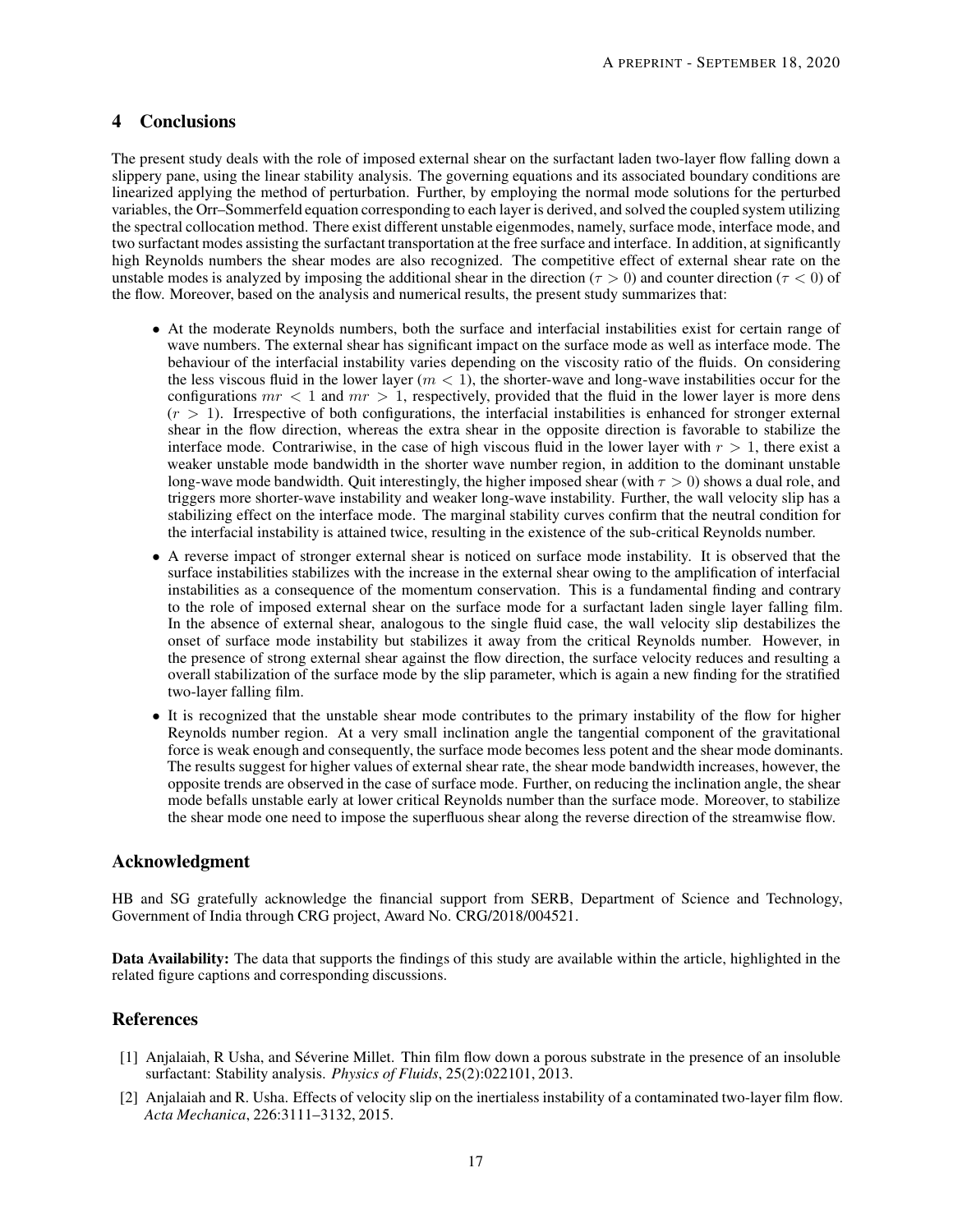- [3] Sicheng Zhao, Mathias Dietzel, and Steffen Hardt. Faraday instability of a liquid layer on a lubrication film. *Journal of Fluid Mechanics*, 879:422–447, 2019.
- [4] Eskil Aursand and Stephen H Davis. Inclined film boiling: Film stability and heat transfer. *International Journal of Multiphase Flow*, 111:175–187, 2019.
- [5] Gianluca Lavalle, Yiqin Li, Sophie Mergui, Nicolas Grenier, and Georg F Dietze. Suppression of the kapitza instability in confined falling liquid films. *Journal of Fluid Mechanics*, 860:608–639, 2019.
- [6] RW Chin, FH Abernath, and JR Bertschy. Gravity and shear wave stability of free surface flows. part 1. numerical calculations. *Journal of Fluid Mechanics*, 168:501–513, 1986.
- [7] Po-Jen Cheng, Hsin-Yi Lai, et al. Stability analysis of thin viscoelastic liquid film flowing down on a vertical wall. *Journal of Physics D: Applied Physics*, 33(14):1674, 2000.
- [8] BS Dandapat and A Samanta. Bifurcation analysis of first and second order benney equations for viscoelastic fluid flowing down a vertical plane. *Journal of Physics D: Applied Physics*, 41(9):095501, 2008.
- [9] Chia-Shun Yih. Stability of liquid flow down an inclined plane. *Physics of Fluids*, 6(3):321–334, 1963.
- [10] Byron E Anshus. On the asymptotic solution to the falling film stability problem. *Industrial & Engineering Chemistry Fundamentals*, 11(4):502–508, 1972.
- [11] WY Jiang, B Helenbrook, and SP Lin. Inertialess instability of a two-layer liquid film flow. *Physics of Fluids*, 16(3):652–663, 2004.
- [12] Peng Gao and Xi-Yun Lu. Mechanism of the long-wave inertialess instability of a two-layer film flow. *Journal of Fluid Mechanics*, 608:379, 2008.
- [13] Jun Hu, XY Yin, H Ben Hadid, and Daniel Henry. Linear temporal and spatiotemporal stability analysis of two-layer falling films with density stratification. *Physical Review E*, 77(2):026302, 2008.
- [14] R. Usha, O. Tammisola, and Rama Govindarajan. Linear stability of miscible two-fluid flow down an incline. *Physics of Fluids*, 25:104102, 2013.
- [15] Rama Govindarajan and Kirti Chandra Sahu. Instabilities in viscosity-stratified flow. *Annual review of fluid mechanics*, 46:331–353, 2014.
- [16] Timothy W Kao. Stability of two-layer viscous stratified flow down an inclined plane. *Physics of Fluids*, 8(5):812–820, 1965.
- [17] Chia-Shun Yih. Instability due to viscosity stratification. *Journal of Fluid Mechanics*, 27(2):337–352, 1967.
- [18] DS Loewenherz and CJ Lawrence. The effect of viscosity stratification on the stability of a free surface flow at low reynolds number. *Physics of Fluids A: Fluid Dynamics*, 1(10):1686–1693, 1989.
- [19] KangPing Chen. Wave formation in the gravity-driven low-reynolds number flow of two liquid films down an inclined plane. *Physics of Fluids A: Fluid Dynamics*, 5(12):3038–3048, 1993.
- [20] Alison P Hooper. The stability of two superposed viscous fluids in a channel. *Physics of Fluids A: Fluid Dynamics*, 1(7):1133–1142, 1989.
- [21] Daniel D Joseph and Yuriko Y Renardy. *Fundamentals of two-fluid dynamics: part II: lubricated transport, drops and miscible liquids*, volume 4. Springer Science & Business Media, 2013.
- [22] Bhadraiah Vempati, Alparslan Oztekin, and Sudhakar Neti. Stability of two-layered fluid flows in an inclined channel. *Acta mechanica*, 209(3-4):187–199, 2010.
- [23] Arghya Samanta. Effect of surfactants on the instability of a two-layer film flow down an inclined plane. *Physics of Fluids*, 26(9):094105, 2014.
- [24] JP Pascal. Linear stability of fluid flow down a porous inclined plane. *Journal of Physics D: Applied Physics*, 32(4):417, 1999.
- [25] I Mohammed Rizwan Sadiq and R Usha. Thin newtonian film flow down a porous inclined plane: stability analysis. *Physics of Fluids*, 20(2):022105, 2008.
- [26] Arghya Samanta, Christian Ruyer-Quil, and Benoit Goyeau. A falling film down a slippery inclined plane. *Journal of Fluid Mechanics*, 684:353, 2011.
- [27] S. Ghosh, R. Usha, and K. C. Sahu. Linear stability analysis of miscible two-fluid flow in a channel with velocity slip at the walls. *Physics of Fluids*, 26:014107, 2014.
- [28] S. Ghosh and R. Usha. Stability of viscosity stratified flows down an incline: Role of miscibility and wall slip. *Physics of Fluids*, 28:104101, 2016.